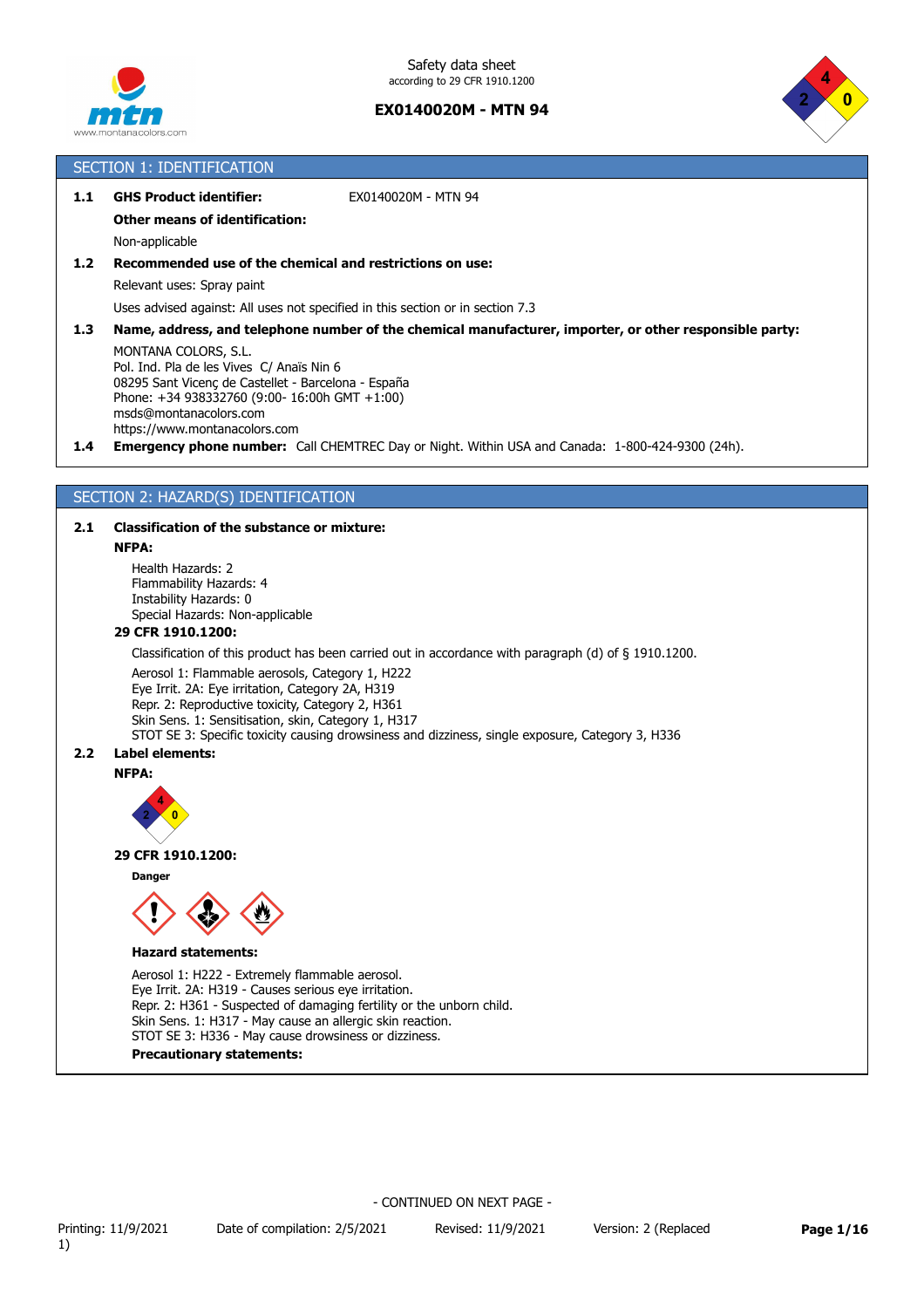



### SECTION 2: HAZARD(S) IDENTIFICATION (continued)

- P101: If medical advice is needed, have product container or label at hand.
- P102: Keep out of reach of children.
- P103: Read label before use.
- P210: Keep away from heat, hot surfaces, sparks, open flames and other ignition sources. No smoking.
- P211: Do not spray on an open flame or other ignition source.
- P251: Do not pierce or burn, even after use.
- P261: Avoid breathing spray.
- P271: Use only outdoors or in a well-ventilated area.
- P410+P412: Protect from sunlight. Do not expose to temperatures exceeding 50 °C/122°F.
- P501: Dispose of the contents/containers according to the local, state and federal regulations.

#### **Substances that contribute to the classification**

2-methoxy-1-methylethyl acetate; N-butyl acetate; Ethyl acetate; Reaction mass of: N,N-Ethane-1,2-diylbis(decanamide)/12- Hydroxy-N-[2-[1-oxydecyl)amino]ethyl]octadecanamide/N,N-Ethane-1,2-diylbis(12-hydroxyoctadecanamide); 2-ethylhexanoic acid, zirconium salt

#### **Additional labeling:**

FEDERAL HAZARDOUS SUBSTANCES ACT REGULATIONS (§1500.130 Self-pressurized containers: labeling): Warning—contents under pressure.

Do not puncture or incinerate container. Do not expose to heat or store at temperatures above 120 °F. Keep out of the reach of children.

#### **2.3 Hazards not otherwise classified (HNOC):**

Non-applicable

## SECTION 3: COMPOSITION/INFORMATION ON INGREDIENTS

#### **3.1 Substances:**

Non-applicable

#### **3.2 Mixtures:**

**Chemical description:** Aerosol

### **Components:**

Remaining components are non-hazardous and/or present at amounts below reportable limits. The specific chemical identity and/or exact percentage (concentration) of composition has been withheld as a trade secret in accordance with paragraph (i) of §1910.1200.Therefore, in accordance with Appendix D to § 1910.1200, the product contains:

| Identification | Chemical name/Classification                                                                                                                                                                                                                |                                                                                             |  |
|----------------|---------------------------------------------------------------------------------------------------------------------------------------------------------------------------------------------------------------------------------------------|---------------------------------------------------------------------------------------------|--|
| 123-86-4       | N-butyl acetate<br>Flam. Lig. 3: H226; STOT SE 3: H336 - Warning                                                                                                                                                                            | $10 - 20%$                                                                                  |  |
| 141-78-6       | <b>Ethyl acetate</b><br>◇<br>Eye Irrit. 2A: H319; Flam. Lig. 2: H225; STOT SE 3: H336 - Danger<br>0                                                                                                                                         | $10 - 20%$                                                                                  |  |
| 106-97-8       | <b>Butane</b><br>$\langle \cdot \rangle$<br>Flam. Gas 1A: H220; Press. Gas: H280 - Danger                                                                                                                                                   | $10 - 20%$                                                                                  |  |
| 74-98-6        | <b>Propane</b><br>$\langle \rangle$<br>Flam. Gas 1A: H220; Press. Gas: H280 - Danger                                                                                                                                                        | $10 - 20%$                                                                                  |  |
| $75 - 28 - 5$  | <b>Isobutane</b><br>$\langle \rangle$<br>Flam. Gas 1A: H220; Press. Gas: H280 - Danger                                                                                                                                                      | $5 - 10%$                                                                                   |  |
| Non-applicable | Reaction mass of ethylbenzene and m-xylene and p-xylene<br>◇<br>Acute Tox. 4: H312+H332; Asp. Tox. 1: H304; Eye Irrit. 2A: H319; Flam. Liq. 3: H226; Skin Irrit. 2: H315; STOT<br>$\Leftrightarrow$<br>RE 2: H373; STOT SE 3: H335 - Danger | $2,5 - 5%$                                                                                  |  |
| 108-65-6       | 2-methoxy-1-methylethyl acetate<br>Flam. Lig. 3: H226; STOT SE 3: H336 - Warning                                                                                                                                                            | $1 - 2,5%$                                                                                  |  |
| Non-applicable | Reaction mass of: N,N-Ethane-1,2-diylbis(decanamide)/12-Hydroxy-N-[2-[1-oxydecyl)amino]<br>ethyl]octadecanamide/N,N-Ethane-1,2-diylbis(12-hydroxyoctadecanamide)<br>Skin Sens. 1: H317 - Warning                                            | $0,05 - 0,3$<br>$\frac{1}{2}$                                                               |  |
| 22464-99-9     | 2-ethylhexanoic acid, zirconium salt<br>a.<br>Repr. 2: H361 - Warning                                                                                                                                                                       | $0,05 - 0,3$<br>$\frac{0}{0}$                                                               |  |
|                |                                                                                                                                                                                                                                             | To obtain more information on the hazards of the substances consult sections 11, 12 and 16. |  |

To obtain more information on the hazards of the substances consult sections 11, 12 and 16.

### SECTION 4: FIRST-AID MEASURES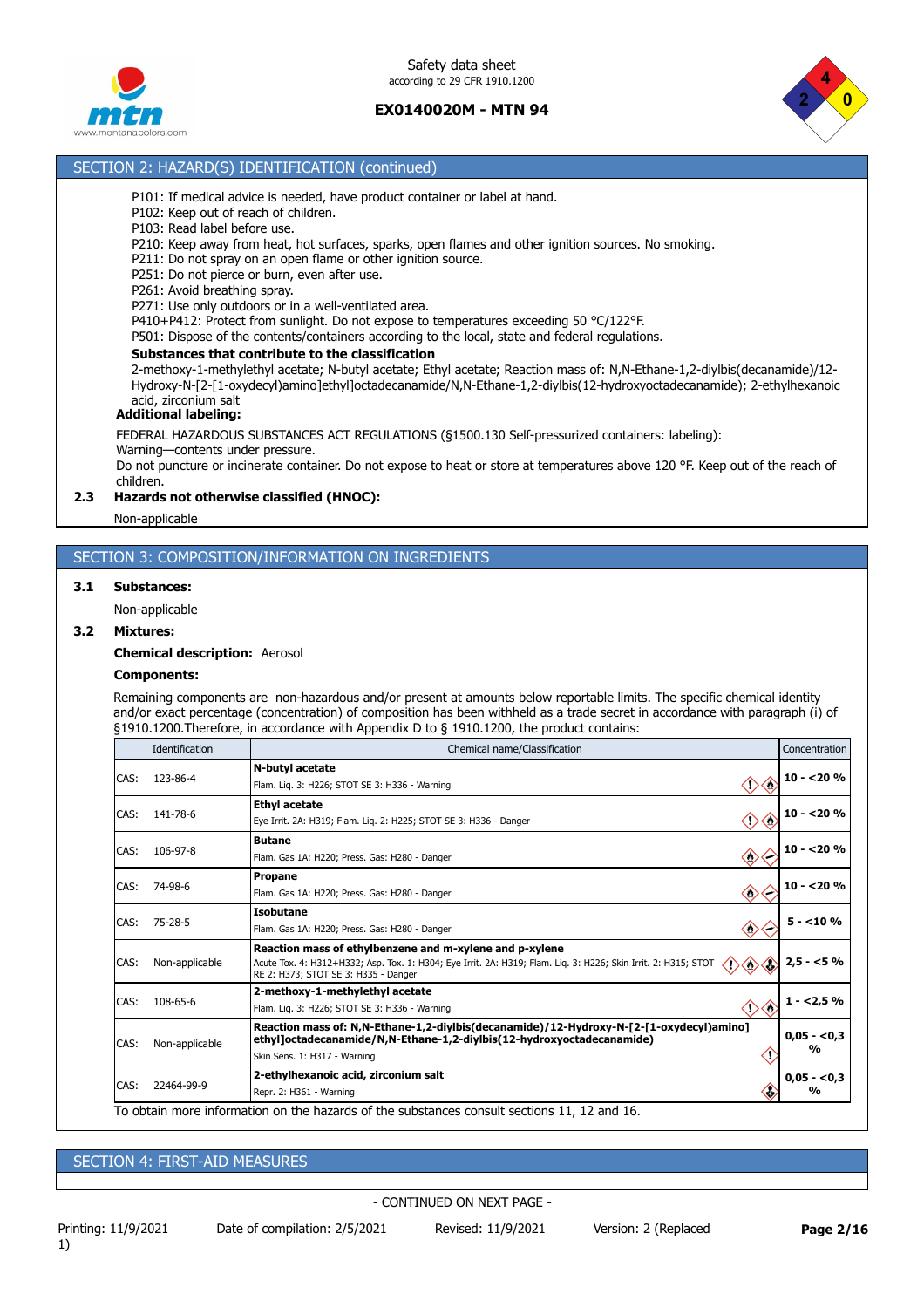



## SECTION 4: FIRST-AID MEASURES (continued)

#### **4.1 Description of necessary measures:**

The symptoms resulting from intoxication can appear after exposure, therefore, in case of doubt, seek medical attention for direct exposure to the chemical product or persistent discomfort, showing the SDS of this product. **By inhalation:**

Remove the person affected from the area of exposure, provide with fresh air and keep at rest. In serious cases such as cardiorespiratory failure, artificial resuscitation techniques will be necessary (mouth to mouth resuscitation, cardiac massage, oxygen supply, etc.) requiring immediate medical assistance.

#### **By skin contact:**

May cause an allergic skin reaction. In case of contact it is recommended to clean the affected area thoroughly with water and neutral soap. In case of modifications on the skin (stinging, redness, rashes, blisters,…), seek medical advice with this Safety data Sheet

#### **By eye contact:**

Rinse eyes thoroughly with lukewarm water for at least 15 minutes. Do not allow the person affected to rub or close their eyes. If the injured person uses contact lenses, these should be removed unless they are stuck to the eyes, as this could cause further damage. In all cases, after cleaning, a doctor should be consulted as quickly as possible with the SDS of the product.

## **By ingestion/aspiration:**

Do not induce vomiting, but if it does happen keep the head down to avoid aspiration. Keep the person affected at rest. Rinse out the mouth and throat, as they may have been affected during ingestion.

## **4.2 Most important symptoms/effects, acute and delayed:**

Acute and delayed effects are indicated in sections 2 and 11.

### **4.3 Indication of immediate medical attention and special treatment needed, if necessary:**

Non-applicable

### SECTION 5: FIRE-FIGHTING MEASURES

#### **5.1 Suitable (and unsuitable) extinguishing media:**

#### **Suitable extinguishing media:**

If possible use polyvalent powder fire extinguishers (ABC powder), alternatively use foam or carbon dioxide extinguishers (CO₂).

### **Unsuitable extinguishing media:**

IT IS RECOMMENDED NOT to use full jet water as an extinguishing agent.

### **5.2 Specific hazards arising from the chemical:**

As a result of combustion or thermal decomposition reactive sub-products are created that can become highly toxic and, consequently, can present a serious health risk.

#### **5.3 Special protective equipment and precautions for fire-fighters:**

Depending on the magnitude of the fire it may be necessary to use full protective clothing and individual respiratory equipment. Minimum emergency facilities and equipment should be available (fire blankets, portable first aid kit,...) **Additional provisions:**

#### As in any fire, prevent human exposure to fire, smoke, fumes or products of combustion. Only properly trained personnel should be involved in firefighting. Evacuate nonessential personnel from the fire area. Destroy any source of ignition. In case of fire, refrigerate the storage containers and tanks for products susceptible to inflammation. Avoid spillage of the products used to extinguish the fire into an aqueous medium.

### SECTION 6: ACCIDENTAL RELEASE MEASURES

### **6.1 Personal precautions, protective equipment and emergency procedures:**

#### **For non-emergency personnel:**

Isolate leaks provided that there is no additional risk for the people performing this task. Evacuate the area and keep out those without protection. Personal protection equipment must be used against potential contact with the spilt product (See section 8). Above all prevent the formation of any vapour-air flammable mixtures, through either ventilation or the use of an inertization agent. Destroy any source of ignition. Eliminate electrostatic charges by interconnecting all the conductive surfaces on which static electricity could form, and also ensuring that all surfaces are connected to the ground.

#### **For emergency responders:**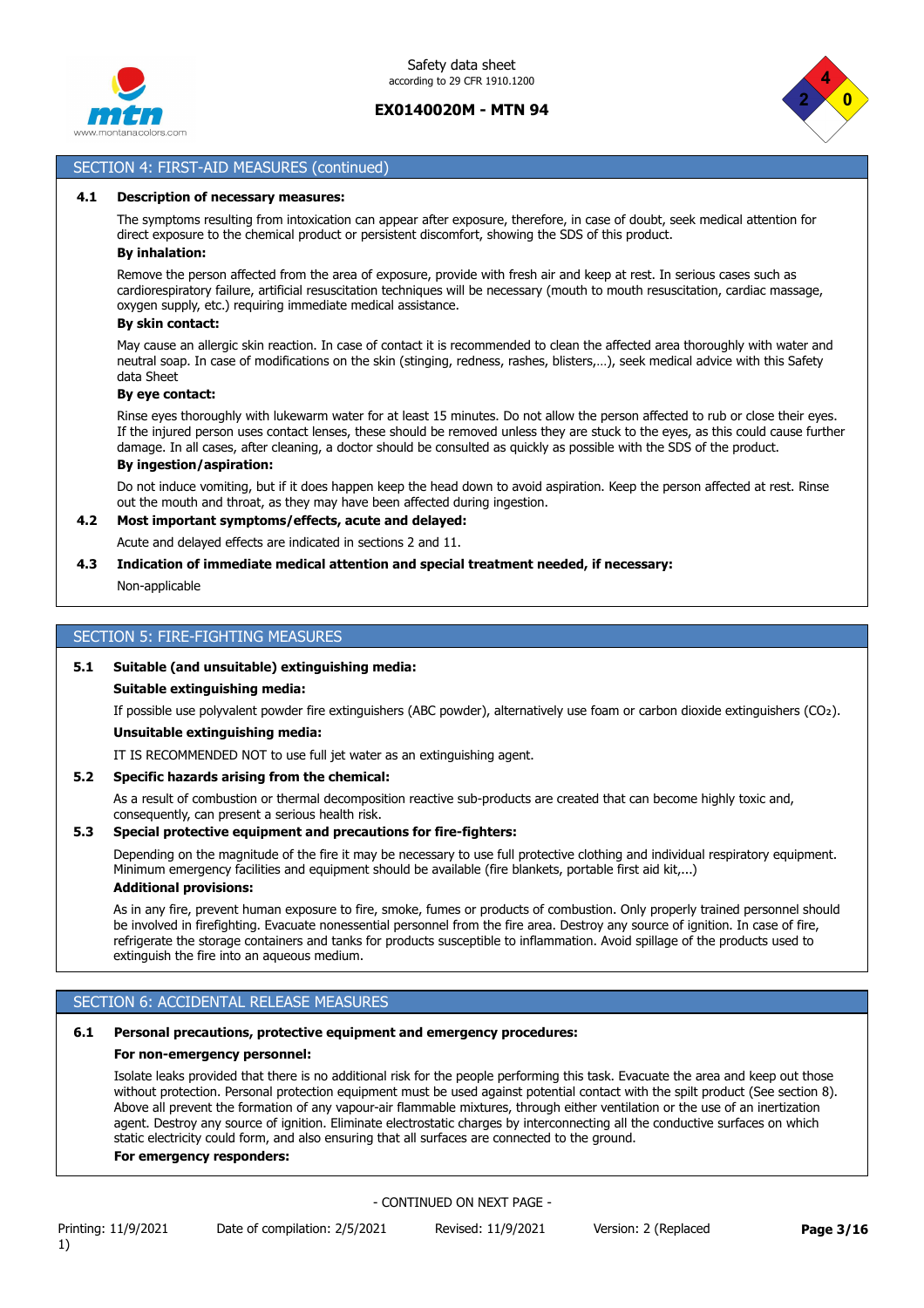



## SECTION 6: ACCIDENTAL RELEASE MEASURES (continued)

#### See section 8.

### **6.2 Environmental precautions:**

This product is not classified as hazardous to the environment. Keep product away from drains, surface and underground water.

### **6.3 Methods and materials for containment and cleaning up:**

It is recommended:

Absorb the spillage using sand or inert absorbent and move it to a safe place. Do not absorb in sawdust or other combustible absorbents. For any concern related to disposal consult section 13.

#### **6.4 Reference to other sections:**

See sections 8 and 13.

### SECTION 7: HANDLING AND STORAGE

#### **7.1 Precautions for safe handling:**

A.- Precautions for safe manipulation

Comply with the current standards 29 CFR 1910 Occupational Safety and Health Standards. Keep containers hermetically sealed. Control spills and residues, destroying them with safe methods (section 6). Avoid leakages from the container. Maintain order and cleanliness where dangerous products are used.

B.- Technical recommendations for the prevention of fires and explosions

Avoid the evaporation of the product as it contains flammable substances, which could form flammable vapour/air mixtures in the presence of sources of ignition. Control sources of ignition (mobile phones, sparks,...) and transfer at slow speeds to avoid the creation of electrostatic charges. Consult section 10 for conditions and materials that should be avoided.

C.- Technical recommendations to prevent ergonomic and toxicological risks

PREGNANT WOMEN SHOULD NOT BE EXPOSED TO THIS PRODUCT. Transfer in fixed places that comply with the necessary security conditions (emergency showers and eyewash stations in close proximity), using personal protection equipment, especially on the hands and face (See section 8). Limit manual transfers to containers of small amounts. Do not eat or drink during the process, washing hands afterwards with suitable cleaning products.

D.- Technical recommendations to prevent environmental risks

It is recommended to have absorbent material available at close proximity to the product (See subsection 6.3)

### **7.2 Conditions for safe storage, including any incompatibilities:**

A.- Technical measures for storage

Minimum Temp.: 41 ºF

| Maximum Temp.: | 86 °F |
|----------------|-------|
|----------------|-------|

Maximum time: 120 Months

B.- General conditions for storage

Avoid sources of heat, radiation, static electricity and contact with food. For additional information see subsection 10.5

### **7.3 Specific end use(s):**

Except for the instructions already specified it is not necessary to provide any special recommendation regarding the uses of this product.

# SECTION 8: EXPOSURE CONTROLS/PERSONAL PROTECTION

#### **8.1 Control parameters:**

Substances whose occupational exposure limits have to be monitored in the workplace:

US. OSHA Table Z-1 Limits for Air Contaminants (29 CFR 1910.1000):

| Identification  | Occupational exposure limits       |           |                         |
|-----------------|------------------------------------|-----------|-------------------------|
| Ethylbenzene    | 8-hour TWA PEL                     | $100$ ppm | 435 mg/m <sup>3</sup>   |
| CAS: 100-41-4   | Ceiling Values - TWA<br><b>PEL</b> |           |                         |
| N-butyl acetate | 8-hour TWA PEL                     | $150$ ppm | $710$ mg/m <sup>3</sup> |
| CAS: 123-86-4   | Ceiling Values - TWA<br><b>PEL</b> |           |                         |
| Xylene          | 8-hour TWA PEL                     | $100$ ppm | 435 mg/m <sup>3</sup>   |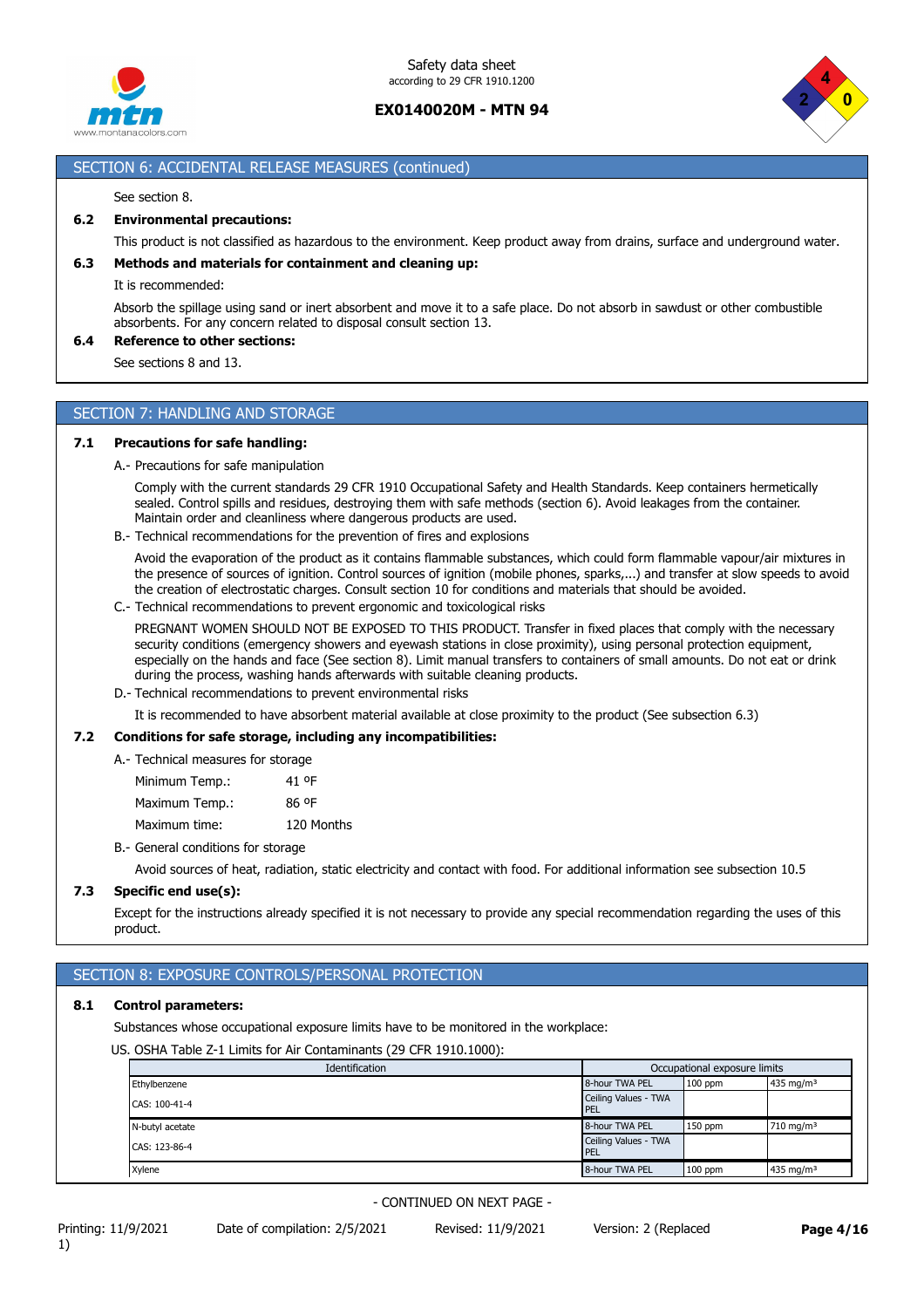



# SECTION 8: EXPOSURE CONTROLS/PERSONAL PROTECTION (continued)

# US. OSHA Table Z-1 Limits for Air Contaminants (29 CFR 1910.1000):

| Identification                                          |                             | Occupational exposure limits |                        |  |
|---------------------------------------------------------|-----------------------------|------------------------------|------------------------|--|
| CAS: 1330-20-7                                          | Ceiling Values - TWA<br>PEL |                              |                        |  |
| 2-methylpropan-1-ol                                     | 8-hour TWA PEL              | 100 ppm                      | 300 mg/m $3$           |  |
| CAS: 78-83-1                                            | Ceiling Values - TWA<br>PEL |                              |                        |  |
| 2-ethylhexanoic acid, zirconium salt                    | 8-hour TWA PEL              |                              | 5 mg/m $3$             |  |
| CAS: 22464-99-9                                         | Ceiling Values - TWA<br>PEL |                              |                        |  |
| Dipropylene Glycol Methyl Ether                         | 8-hour TWA PEL              | 100 ppm                      | $600 \text{ mg/m}^3$   |  |
| CAS: 34590-94-8                                         | Ceiling Values - TWA<br>PEL |                              |                        |  |
| Reaction mass of ethylbenzene and m-xylene and p-xylene | 8-hour TWA PEL              | 100 ppm                      | 435 mg/m <sup>3</sup>  |  |
| CAS: Non-applicable                                     | Ceiling Values - TWA<br>PEL |                              |                        |  |
| Ethyl acetate                                           | 8-hour TWA PEL              | 400 ppm                      | 1400 mg/m <sup>3</sup> |  |
| CAS: 141-78-6                                           | Ceiling Values - TWA<br>PEL |                              |                        |  |
| phthalic anhydride                                      | 8-hour TWA PEL              | 2 ppm                        | 12 mg/m $3$            |  |
| CAS: 85-44-9                                            | Ceiling Values - TWA<br>PEL |                              |                        |  |
| maleic anhydride                                        | 8-hour TWA PEL              | $0.25$ ppm                   | $1$ mg/m <sup>3</sup>  |  |
| CAS: 108-31-6                                           | Ceiling Values - TWA<br>PEL |                              |                        |  |
| butan-1-ol                                              | 8-hour TWA PEL              | 100 ppm                      | 300 mg/m $3$           |  |
| CAS: 71-36-3                                            | Ceiling Values - TWA<br>PEL |                              |                        |  |
| Titanium dioxide                                        | 8-hour TWA PEL              |                              | $15 \text{ mg/m}^3$    |  |
| CAS: 13463-67-7                                         | Ceiling Values - TWA<br>PEL |                              |                        |  |
| propan-2-ol                                             | 8-hour TWA PEL              | 400 ppm                      | 980 mg/m <sup>3</sup>  |  |
| CAS: 67-63-0                                            | Ceiling Values - TWA<br>PEL |                              |                        |  |
| ethanol                                                 | 8-hour TWA PEL              | 1000 ppm                     | 1900 mg/m <sup>3</sup> |  |
| CAS: 64-17-5                                            | Ceiling Values - TWA<br>PEL |                              |                        |  |
| Propane                                                 | 8-hour TWA PEL              | 1000 ppm                     | 1800 mg/m <sup>3</sup> |  |
| CAS: 74-98-6                                            | Ceiling Values - TWA<br>PEL |                              |                        |  |

### US. ACGIH Threshold Limit Values:

| Identification                                          |                 | Occupational exposure limits |                     |  |
|---------------------------------------------------------|-----------------|------------------------------|---------------------|--|
| 2-methoxypropyl acetate                                 | <b>TLV-TWA</b>  | 20 ppm                       |                     |  |
| CAS: 70657-70-4                                         | <b>TLV-STEL</b> | 40 ppm                       |                     |  |
| 2-methoxy-1-methylethyl acetate                         | <b>TLV-TWA</b>  | 50 ppm                       |                     |  |
| CAS: 108-65-6                                           | <b>TLV-STEL</b> | 75 ppm                       |                     |  |
| Kaolin                                                  | <b>TLV-TWA</b>  |                              | $2 \text{ mg/m}^3$  |  |
| CAS: 1332-58-7                                          | <b>TLV-STEL</b> |                              |                     |  |
| Ethylbenzene                                            | <b>TLV-TWA</b>  | 20 ppm                       |                     |  |
| CAS: 100-41-4                                           | <b>TLV-STEL</b> |                              |                     |  |
| N-butyl acetate                                         | <b>TLV-TWA</b>  | 20 ppm                       |                     |  |
| CAS: 123-86-4                                           | <b>TLV-STEL</b> |                              |                     |  |
| Xylene                                                  | <b>TLV-TWA</b>  | 100 ppm                      |                     |  |
| CAS: 1330-20-7                                          | <b>TLV-STEL</b> | 150 ppm                      |                     |  |
| 2-methylpropan-1-ol                                     | <b>TLV-TWA</b>  | 50 ppm                       |                     |  |
| CAS: 78-83-1                                            | <b>TLV-STEL</b> |                              |                     |  |
| 2-ethylhexanoic acid, zirconium salt                    | <b>TLV-TWA</b>  |                              | 5 mg/m $3$          |  |
| CAS: 22464-99-9                                         | <b>TLV-STEL</b> |                              | $10 \text{ mg/m}^3$ |  |
| Dipropylene Glycol Methyl Ether                         | <b>TLV-TWA</b>  | 100 ppm                      |                     |  |
| CAS: 34590-94-8                                         | <b>TLV-STEL</b> | 150 ppm                      |                     |  |
| 2,6-di-tert-butyl-p-cresol                              | <b>TLV-TWA</b>  |                              | 2 mg/m $3$          |  |
| CAS: 128-37-0                                           | <b>TLV-STEL</b> |                              |                     |  |
| Reaction mass of ethylbenzene and m-xylene and p-xylene | <b>TLV-TWA</b>  | 100 ppm                      |                     |  |
| CAS: Non-applicable                                     | <b>TLV-STEL</b> | 150 ppm                      |                     |  |
| Ethyl acetate                                           | <b>TLV-TWA</b>  | 150 ppm                      |                     |  |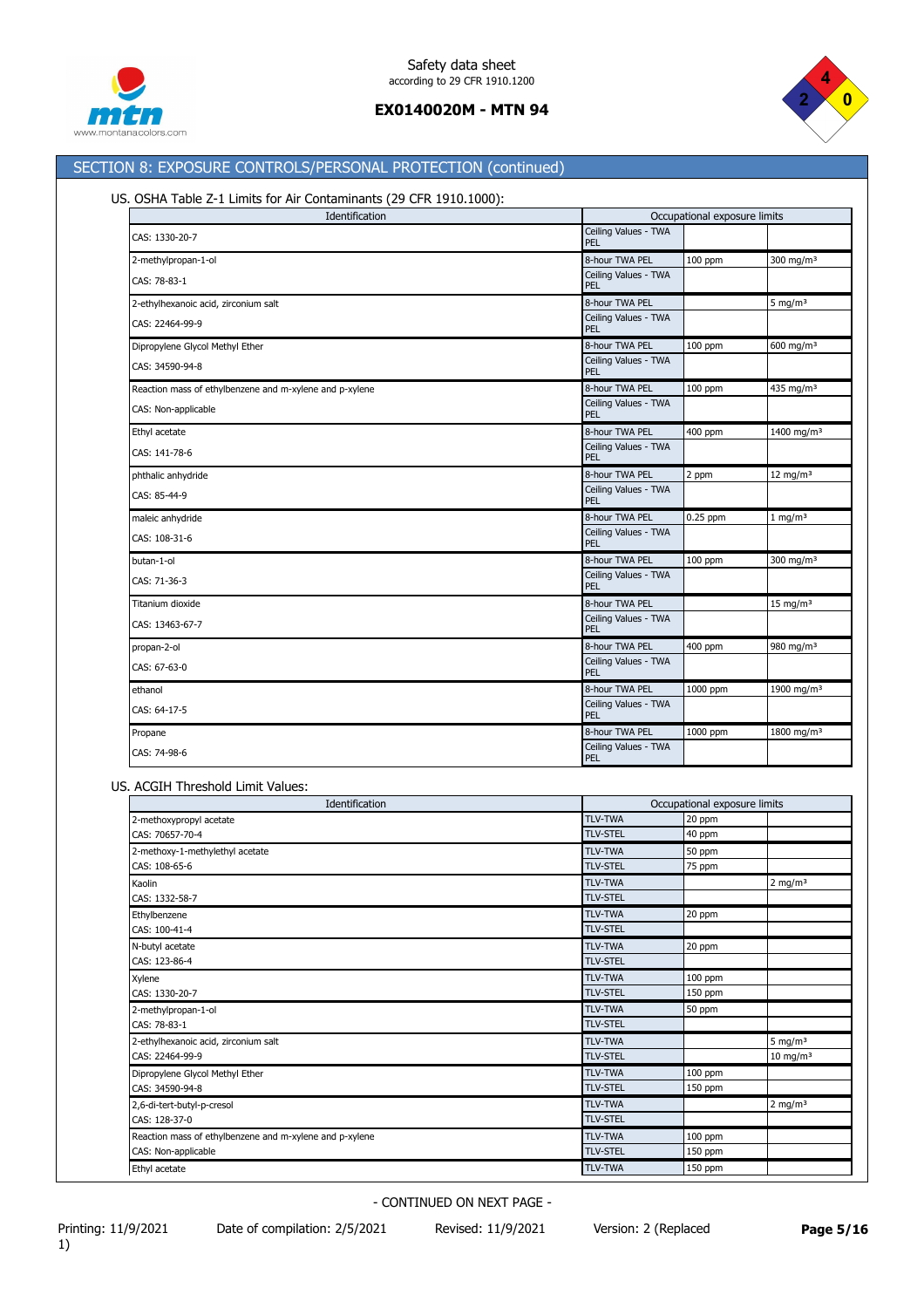



# SECTION 8: EXPOSURE CONTROLS/PERSONAL PROTECTION (continued)

### US. ACGIH Threshold Limit Values:

| Identification       | Occupational exposure limits |           |                           |
|----------------------|------------------------------|-----------|---------------------------|
| CAS: 141-78-6        | <b>TLV-STEL</b>              |           |                           |
| phthalic anhydride   | <b>TLV-TWA</b>               | 1 ppm     |                           |
| CAS: 85-44-9         | <b>TLV-STEL</b>              |           |                           |
| maleic anhydride     | <b>TLV-TWA</b>               | $0.1$ ppm |                           |
| CAS: 108-31-6        | <b>TLV-STEL</b>              |           |                           |
| butan-1-ol           | <b>TLV-TWA</b>               | 15 ppm    |                           |
| CAS: 71-36-3         | <b>TLV-STEL</b>              |           |                           |
| Titanium dioxide     | <b>TLV-TWA</b>               |           | $10 \text{ mg/m}^3$       |
| CAS: 13463-67-7      | <b>TLV-STEL</b>              |           |                           |
| Quartz (RCS $<$ 1 %) | <b>TLV-TWA</b>               |           | $0.025$ mg/m <sup>3</sup> |
| CAS: 14808-60-7      | <b>TLV-STEL</b>              |           |                           |
| propan-2-ol          | <b>TLV-TWA</b>               | 200 ppm   |                           |
| CAS: 67-63-0         | <b>TLV-STEL</b>              | 400 ppm   |                           |
| ethanol              | <b>TLV-TWA</b>               |           |                           |
| CAS: 64-17-5         | <b>TLV-STEL</b>              | 1000 ppm  |                           |
| <b>Butane</b>        | <b>TLV-TWA</b>               |           |                           |
| CAS: 106-97-8        | <b>TLV-STEL</b>              | 1000 ppm  |                           |
| Isobutane            | <b>TLV-TWA</b>               |           |                           |
| CAS: 75-28-5         | <b>TLV-STEL</b>              | 1000 ppm  |                           |

CALIFORNIA- TABLE AC-1 PERMISSIBLE EXPOSURE LIMITS FOR CHEMICAL CONTAMINANTS:

| Identification                                          | Occupational exposure limits |           |                          |
|---------------------------------------------------------|------------------------------|-----------|--------------------------|
| 2-methoxy-1-methylethyl acetate                         | PEL                          | 100 ppm   | 541 mg/m <sup>3</sup>    |
| CAS: 108-65-6                                           | <b>STEL</b>                  | 811 ppm   |                          |
| Ethylbenzene                                            | PEL                          | 5 ppm     | 22 mg/m $3$              |
| CAS: 100-41-4                                           | <b>STEL</b>                  | 30 ppm    | 130 mg/m <sup>3</sup>    |
| N-butyl acetate                                         | PEL                          | 150 ppm   | 710 mg/m <sup>3</sup>    |
| CAS: 123-86-4                                           | <b>STEL</b>                  | 200 ppm   | 950 mg/m <sup>3</sup>    |
| Xylene                                                  | PEL                          | 100 ppm   | 435 mg/m <sup>3</sup>    |
| CAS: 1330-20-7                                          | <b>STEL</b>                  | 150 ppm   | 655 mg/m <sup>3</sup>    |
| 2-methylpropan-1-ol                                     | PEL                          | 50 ppm    | 150 mg/m $3$             |
| CAS: 78-83-1                                            | <b>STEL</b>                  |           |                          |
| 2-ethylhexanoic acid, zirconium salt                    | PEL                          |           | 5 mg/m $3$               |
| CAS: 22464-99-9                                         | <b>STEL</b>                  |           | $10 \text{ mg/m}^3$      |
| Calcium Carbonate                                       | PEL                          |           |                          |
| CAS: 471-34-1                                           | <b>STEL</b>                  |           |                          |
| Dipropylene Glycol Methyl Ether                         | PEL                          | $100$ ppm | 600 mg/m $3$             |
| CAS: 34590-94-8                                         | <b>STEL</b>                  | 900 ppm   |                          |
| 2,6-di-tert-butyl-p-cresol                              | PEL                          |           | $10$ mg/m <sup>3</sup>   |
| CAS: 128-37-0                                           | <b>STEL</b>                  |           |                          |
| Reaction mass of ethylbenzene and m-xylene and p-xylene | PEL                          | 100 ppm   | 435 mg/m <sup>3</sup>    |
| CAS: Non-applicable                                     | <b>STEL</b>                  | 150 ppm   | 655 mg/m <sup>3</sup>    |
| Ethyl acetate                                           | PEL                          | 400 ppm   | 1400 mg/m <sup>3</sup>   |
| CAS: 141-78-6                                           | <b>STEL</b>                  |           |                          |
| phthalic anhydride                                      | PEL                          | 1 ppm     | $6$ mg/m <sup>3</sup>    |
| CAS: 85-44-9                                            | <b>STEL</b>                  |           |                          |
| maleic anhydride                                        | PEL                          | $0.1$ ppm | $0.4$ mg/m <sup>3</sup>  |
| CAS: 108-31-6                                           | <b>STEL</b>                  |           |                          |
| butan-1-ol                                              | PEL                          | 50 ppm    | $150 \text{ mg/m}^3$     |
| CAS: 71-36-3                                            | <b>STEL</b>                  | 50 ppm    | 150 mg/m <sup>3</sup>    |
| Quartz (RCS $<$ 1 %)                                    | PEL                          |           | $0.05$ mg/m <sup>3</sup> |
| CAS: 14808-60-7                                         | <b>STEL</b>                  |           |                          |
| propan-2-ol                                             | PEL                          | 400 ppm   | 980 mg/m <sup>3</sup>    |
| CAS: 67-63-0                                            | <b>STEL</b>                  | 500 ppm   | 1225 mg/m <sup>3</sup>   |
| ethanol                                                 | PEL                          | 1000 ppm  | 1900 mg/m <sup>3</sup>   |
| CAS: 64-17-5                                            | <b>STEL</b>                  |           |                          |
| Butane                                                  | PEL                          | 800 ppm   | 1900 mg/m <sup>3</sup>   |
| CAS: 106-97-8                                           | <b>STEL</b>                  |           |                          |
| Propane                                                 | PEL                          | 1000 ppm  | 1800 mg/m <sup>3</sup>   |
| CAS: 74-98-6                                            | <b>STEL</b>                  |           |                          |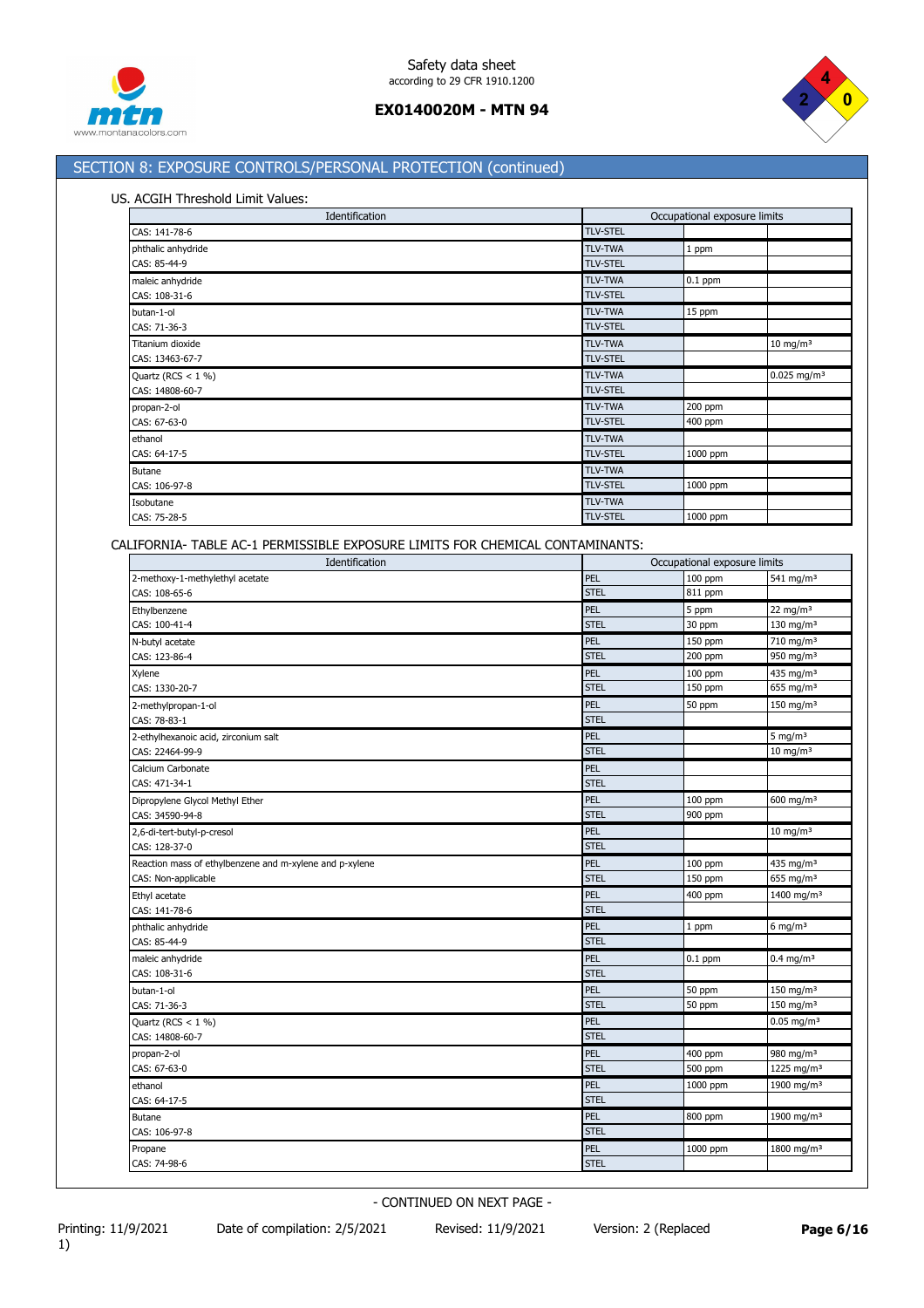



# SECTION 8: EXPOSURE CONTROLS/PERSONAL PROTECTION (continued)

#### **Biological limit values:**

#### Biological Exposure Indices (BEIs®) - ACGIH

| Identification                                                                 | <b>BEIs®</b>      | Determinant                                                  | <b>Sampling Time</b>               |
|--------------------------------------------------------------------------------|-------------------|--------------------------------------------------------------|------------------------------------|
| Ethylbenzene<br>CAS: 100-41-4                                                  | 150 mg/g (NULL)   | Sum of mandelic acid<br>and phenylglyoxylic<br>acid in urine | End of shift                       |
| Xylene<br>CAS: 1330-20-7                                                       | 1500 mg/g (NULL)  | Methylhippuric acids in<br>urine                             | End of shift                       |
| Reaction mass of ethylbenzene and m-xylene and p-xylene<br>CAS: Non-applicable | 1500 mg/g (NULL)  | Methylhippuric acids in<br>urine                             | End of shift                       |
| propan-2-ol<br>CAS: 67-63-0                                                    | $40 \text{ mg/L}$ | Acetone in urine                                             | End of shift at end of<br>workweek |

#### **8.2 Appropriate engineering controls:**

A.- Individual protection measures, such as personal protective equipment

As a preventative measure it is recommended to use basic Personal Protection Equipment. For more information on Personal Protection Equipment (storage, use, cleaning, maintenance, class of protection,…) consult the information leaflet provided by the manufacturer. For more information see subsection 7.1. All information contained herein is a recommendation, the information on clothing performance must be combined with professional judgment, and a clear understanding of the clothing application, to provide the best protection to the worker. All chemical protective clothing use must be based on a hazard assessment to determine the risks for exposure to chemicals and other hazards. Conduct hazard assessments in accordance with 29 CFR 1910.132.

B.- Respiratory protection

| Pictogram                                                      | PPE                                          | Remarks                                                                                                                                                                                                                            |
|----------------------------------------------------------------|----------------------------------------------|------------------------------------------------------------------------------------------------------------------------------------------------------------------------------------------------------------------------------------|
| <b>READERS</b><br>Mandatory<br>respiratory tract<br>protection | Filter mask for gases, vapours and particles | Replace when an increase in resistence to breathing is observed and/or a smell or<br>taste of the contaminant is detected. Use respirator in accordance with<br>manufacturer's use limitations and OSHA standard 1910.134 (29CFR). |

### C.- Specific protection for the hands

| Pictogram                                     | <b>PPE</b>                                                                                                                                 | Remarks                                                                                                                                                                                                                                                                                                     |
|-----------------------------------------------|--------------------------------------------------------------------------------------------------------------------------------------------|-------------------------------------------------------------------------------------------------------------------------------------------------------------------------------------------------------------------------------------------------------------------------------------------------------------|
| <b>MARITA</b><br>Mandatory hand<br>protection | Chemical protective gloves (Material: Linear low<br>-density polyethylene (LLDPE), Breakthrough<br>time: $> 480$ min, Thickness: 0.062 mm) | The Breakthrough Time indicated by the manufacturer must exceed the period<br>during which the product is being used. Do not use protective creams after the<br>product has come into contact with skin. Use gloves in accordance with<br>manufacturer's use limitations and OSHA standard 1910.138 (29CFR) |

As the product is a mixture of several substances, the resistance of the glove material can not be calculated in advance with total reliability and has therefore to be checked prior to the application.

#### D.- Ocular and facial protection

| Pictogram                    | <b>PPE</b>  | Remarks                                                                                                                                                                                                                           |
|------------------------------|-------------|-----------------------------------------------------------------------------------------------------------------------------------------------------------------------------------------------------------------------------------|
| Mandatory face<br>protection | Face shield | Clean daily and disinfect periodically according to the manufacturer's instructions.<br>Use if there is a risk of splashing. Use this PPE in accordance with manufacturer's<br>use limitations and OSHA standard 1910.133 (29CFR) |

#### E.- Bodily protection

| Pictogram                                              | <b>PPE</b>                                                                                                | Remarks                                                                                        |
|--------------------------------------------------------|-----------------------------------------------------------------------------------------------------------|------------------------------------------------------------------------------------------------|
| <mark></mark><br>Mandatory complete<br>body protection | Disposable clothing for protection against<br>chemical risks, with antistatic and fireproof<br>properties | For professional use only. Clean periodically according to the manufacturer's<br>instructions. |
| $\sqrt{\zeta}$<br>Mandatory foot<br>protection         | Safety footwear for protection against chemical<br>risk, with antistatic and heat resistant properties    | Replace boots at any sign of deterioration.                                                    |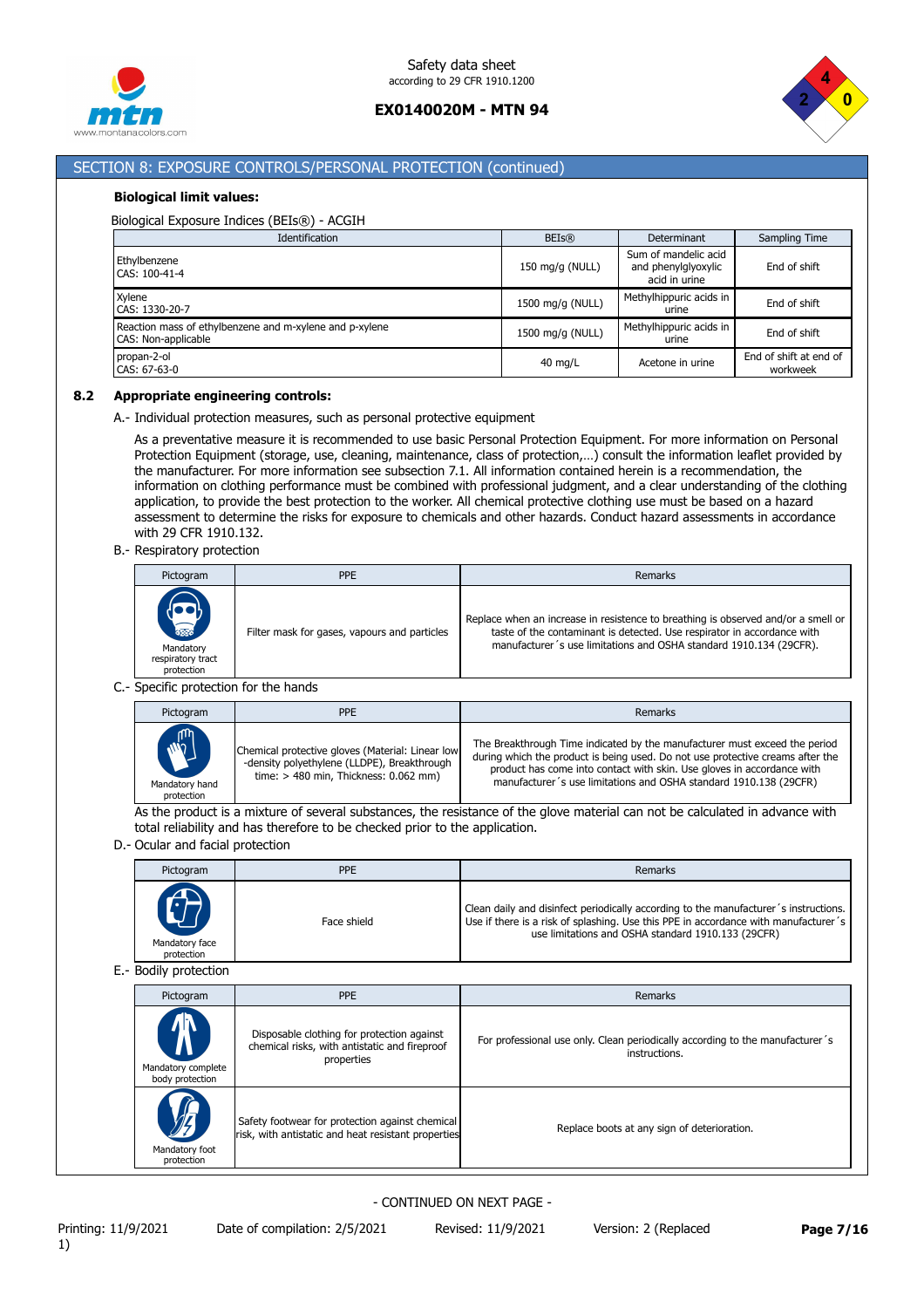



## SECTION 8: EXPOSURE CONTROLS/PERSONAL PROTECTION (continued)

#### F.- Additional emergency measures

| Emergency measure     | <b>Standards</b>                                       | Emergency measure                       | <b>Standards</b>                               |
|-----------------------|--------------------------------------------------------|-----------------------------------------|------------------------------------------------|
| Â<br>Emergency shower | <b>ANSI Z358-1</b><br>ISO 3864-1:2011, ISO 3864-4:2011 | $\bullet$<br>.<br>▦<br>Eyewash stations | DIN 12 899<br>ISO 3864-1:2011, ISO 3864-4:2011 |

### **Environmental exposure controls:**

In accordance with the community legislation for the protection of the environment it is recommended to avoid environmental spillage of both the product and its container. For additional information see subsection 7.1.D

**National volatile organic compound emission standards (40 CFR Part 59):**

V.O.C. (Subpart C - Consumer): 66.74 % weight

V.O.C. (Coatings) at 68 ºF: 554.65 kg/m³ (554.65 g/L)

## SECTION 9: PHYSICAL AND CHEMICAL PROPERTIES

### **9.1 Information on basic physical and chemical properties:**

For complete information see the product datasheet.

| Appearance:                                                                                        |                                          |
|----------------------------------------------------------------------------------------------------|------------------------------------------|
| Physical state at 68 °F:                                                                           | Aerosol                                  |
| Appearance:                                                                                        | Not available                            |
| Color:                                                                                             | According to the markings on the package |
| Odor:                                                                                              | Not available                            |
| Odour threshold:                                                                                   | Non-applicable *                         |
| <b>Volatility:</b>                                                                                 |                                          |
| Boiling point at atmospheric pressure:                                                             | 31 ºF (Propellant)                       |
| Vapour pressure at 68 °F:                                                                          | Non-applicable *                         |
| Vapour pressure at 122 °F:                                                                         | <300000 Pa (300 kPa)                     |
| Evaporation rate at 68 °F:                                                                         | Non-applicable *                         |
| <b>Product description:</b>                                                                        |                                          |
| Density at 68 °F:                                                                                  | 831 kg/m <sup>3</sup>                    |
| Relative density at 68 °F:                                                                         | 0.831                                    |
| Dynamic viscosity at 68 °F:                                                                        | Non-applicable *                         |
| Kinematic viscosity at 68 °F:                                                                      | Non-applicable *                         |
| Kinematic viscosity at 104 °F:                                                                     | Non-applicable *                         |
| Concentration:                                                                                     | Non-applicable *                         |
| pH:                                                                                                | Non-applicable *                         |
| Vapour density at 68 °F:                                                                           | Non-applicable *                         |
| Partition coefficient n-octanol/water 68 °F:                                                       | Non-applicable *                         |
| Solubility in water at 68 °F:                                                                      | Non-applicable *                         |
| Solubility properties:                                                                             | Non-applicable *                         |
| Decomposition temperature:                                                                         | Non-applicable *                         |
| Melting point/freezing point:                                                                      | Non-applicable *                         |
| Recipient pressure:                                                                                | Non-applicable *                         |
| <b>Flammability:</b>                                                                               |                                          |
| Flash Point:                                                                                       | Non-applicable                           |
| Flammability (solid, gas):                                                                         | Non-applicable *                         |
| *Not relevant due to the nature of the product, not providing information property of its hazards. |                                          |

- CONTINUED ON NEXT PAGE -

Printing: 11/9/2021 Date of compilation: 2/5/2021 Revised: 11/9/2021 Version: 2 (Replaced **Page 8/16**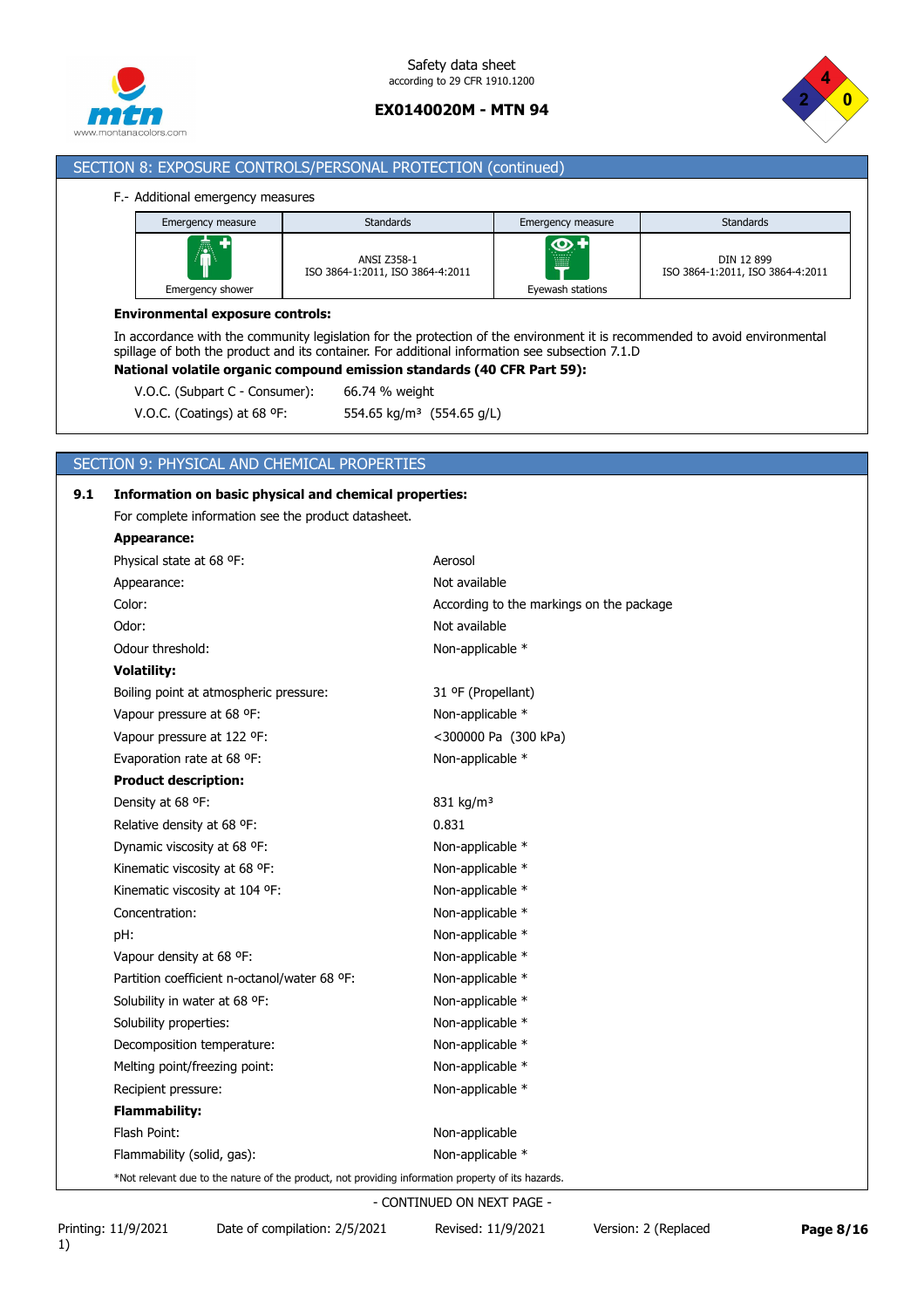



|     | SECTION 9: PHYSICAL AND CHEMICAL PROPERTIES (continued)                                            |                     |
|-----|----------------------------------------------------------------------------------------------------|---------------------|
|     | Autoignition temperature:                                                                          | 689 ºF (Propellant) |
|     | Lower flammability limit:                                                                          | Non-applicable *    |
|     | Upper flammability limit:                                                                          | Non-applicable *    |
|     | <b>Particle characteristics:</b>                                                                   |                     |
|     | Median equivalent diameter:                                                                        | Non-applicable      |
| 9.2 | <b>Other information:</b>                                                                          |                     |
|     | Information with regard to physical hazard classes:                                                |                     |
|     | Explosive properties:                                                                              | Non-applicable $*$  |
|     | Oxidising properties:                                                                              | Non-applicable *    |
|     | Corrosive to metals:                                                                               | Non-applicable *    |
|     | Heat of combustion:                                                                                | Non-applicable *    |
|     | Aerosols-total percentage (by mass) of flammable<br>components:                                    | Non-applicable *    |
|     | Other safety characteristics:                                                                      |                     |
|     | Surface tension at 68 °F:                                                                          | Non-applicable *    |
|     | Refraction index:                                                                                  | Non-applicable *    |
|     | *Not relevant due to the nature of the product, not providing information property of its hazards. |                     |

## SECTION 10: STABILITY AND REACTIVITY

### **10.1 Reactivity:**

No hazardous reactions are expected because the product is stable under recommended storage conditions. See section 7.

## **10.2 Chemical stability:**

Chemically stable under the conditions of storage, handling and use.

### **10.3 Possibility of hazardous reactions:**

Under the specified conditions, hazardous reactions that lead to excessive temperatures or pressure are not expected.

#### **10.4 Conditions to avoid:**

Applicable for handling and storage at room temperature:

| and friction :<br>shock | $\cdots$<br>with air<br>Contact | temperature<br>Increase         | $\cdots$<br>Sunlight          | .<br>Humidity       |
|-------------------------|---------------------------------|---------------------------------|-------------------------------|---------------------|
| No<br>: applicable      | : applicable<br>Nο              | <b>Rish</b><br>combustion<br>ot | t impact<br>Avoia<br>' direct | Not<br>* applicable |

### **10.5 Incompatible materials:**

| Acids                    | Water               | Oxidising materials    | Combi<br>ustible materials | <b>Others</b>                            |
|--------------------------|---------------------|------------------------|----------------------------|------------------------------------------|
| Avoid<br>strona<br>acids | Not<br>: applicable | impact<br>Avoid direct | Not<br>* applicable        | bases<br>Avoid alkalis<br>: strona<br>or |

### **10.6 Hazardous decomposition products:**

See subsection 10.3, 10.4 and 10.5 to find out the specific decomposition products. Depending on the decomposition conditions, complex mixtures of chemical substances can be released: carbon dioxide (CO2), carbon monoxide and other organic compounds.

# SECTION 11: TOXICOLOGICAL INFORMATION

### **11.1 Information on toxicological effects:**

The experimental information related to the toxicological properties of the product itself is not available

#### **Dangerous health implications:**

In case of exposure that is repetitive, prolonged or at concentrations higher than recommended by the occupational exposure limits, it may result in adverse effects on health depending on the means of exposure: A- Ingestion (acute effect):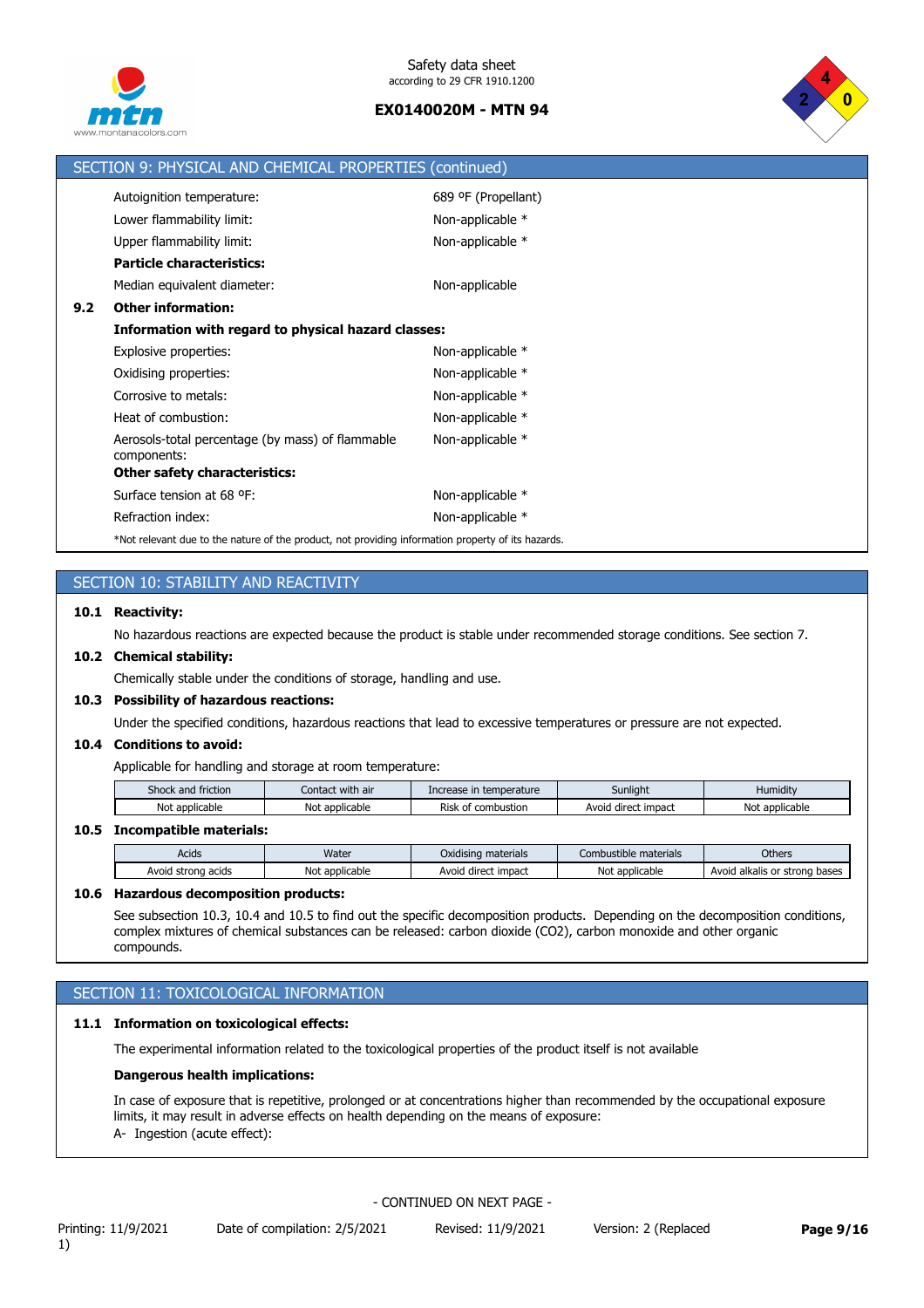



## SECTION 11: TOXICOLOGICAL INFORMATION (continued)

- Acute toxicity : Based on available data, the classification criteria are not met, as it does not contain substances classified as dangerous for consumption. For more information see section 3.
- Corrosivity/Irritability: Based on available data, the classification criteria are not met, however it does contain substances classified as dangerous for this effect. For more information see section 3.
- B- Inhalation (acute effect):
	- Acute toxicity : Based on available data, the classification criteria are not met, however, it contains substances classified as dangerous for inhalation. For more information see section 3.
	- Corrosivity/Irritability: Based on available data, the classification criteria are not met, however, it contains substances classified as dangerous for inhalation. For more information see section 3.
- C- Contact with the skin and the eyes (acute effect):
	- Contact with the skin: Based on available data, the classification criteria are not met, however, it contains substances classified as dangerous for skin contact. For more information see section 3.
	- Contact with the eyes: Produces eye damage after contact.
- D- CMR effects (carcinogenicity, mutagenicity and toxicity to reproduction):
	- Carcinogenicity: Based on available data, the classification criteria are not met, as it does not contain substances classified as dangerous for the effects mentioned. For more information see section 3.

 IARC: Ethylbenzene (2B); Xylene (3); Cobalt bis(2-ethylhexanoate) (2B); Hydrocarbons, C9-C11,n-alkanes, iso-alkanes, cyclics, <2% aromatics (3); 2,6-di-tert-butyl-p-cresol (3); Reaction mass of ethylbenzene and m-xylene and p-xylene (3); Titanium dioxide (2B); propan-2-ol (3); ethanol (1)

- Mutagenicity: Based on available data, the classification criteria are not met, as it does not contain substances classified as dangerous for this effect. For more information see section 3.
- Reproductive toxicity: Suspected of damaging fertility or the unborn child

E- Sensitizing effects:

- Respiratory: Based on available data, the classification criteria are not met, as it does not contain substances classified as dangerous with sensitising effects. For more information see section 3.

- Cutaneous: Prolonged contact with the skin can result in episodes of allergic contact dermatitis.
- F- Specific target organ toxicity (STOT) single exposure:

Exposure in high concentration can cause a breakdown in the central nervous system causing headache, dizziness, vertigo, nausea, vomiting, confusion, and in serious cases, loss of consciousness.

G- Specific target organ toxicity (STOT)-repeated exposure:

- Specific target organ toxicity (STOT)-repeated exposure: Based on available data, the classification criteria are not met, however, it does contain substances which are classified as dangerous due to repetitive exposure. For more information see section 3.

- Skin: Based on available data, the classification criteria are not met, as it does not contain substances classified as dangerous for this effect. For more information see section 3.

H- Aspiration hazard:

Based on available data, the classification criteria are not met, however it does contain substances classified as dangerous for this effect. For more information see section 3.

### **Other information:**

Non-applicable

#### **Specific toxicology information on the substances:**

| Identification                                          | Acute toxicity  |                      | Genus  |
|---------------------------------------------------------|-----------------|----------------------|--------|
| 2-methoxy-1-methylethyl acetate                         | LD50 oral       | 8532 mg/kg           | Rat    |
| CAS: 108-65-6                                           | LD50 dermal     | 5100 mg/kg           | Rat    |
|                                                         | LC50 inhalation | 30 mg/L (4 h)        | Rat    |
| N-butyl acetate                                         | LD50 oral       | 12789 mg/kg          | Rat    |
| CAS: 123-86-4                                           | LD50 dermal     | 14112 mg/kg          | Rabbit |
|                                                         | LC50 inhalation | 23.4 mg/L (4 h)      | Rat    |
| Reaction mass of ethylbenzene and m-xylene and p-xylene | LD50 oral       | 5627 mg/kg           | Mouse  |
| CAS: Non-applicable                                     | LD50 dermal     | 1100 mg/kg           | Rat    |
|                                                         | LC50 inhalation | 11 mg/L (4 h) (ATEi) |        |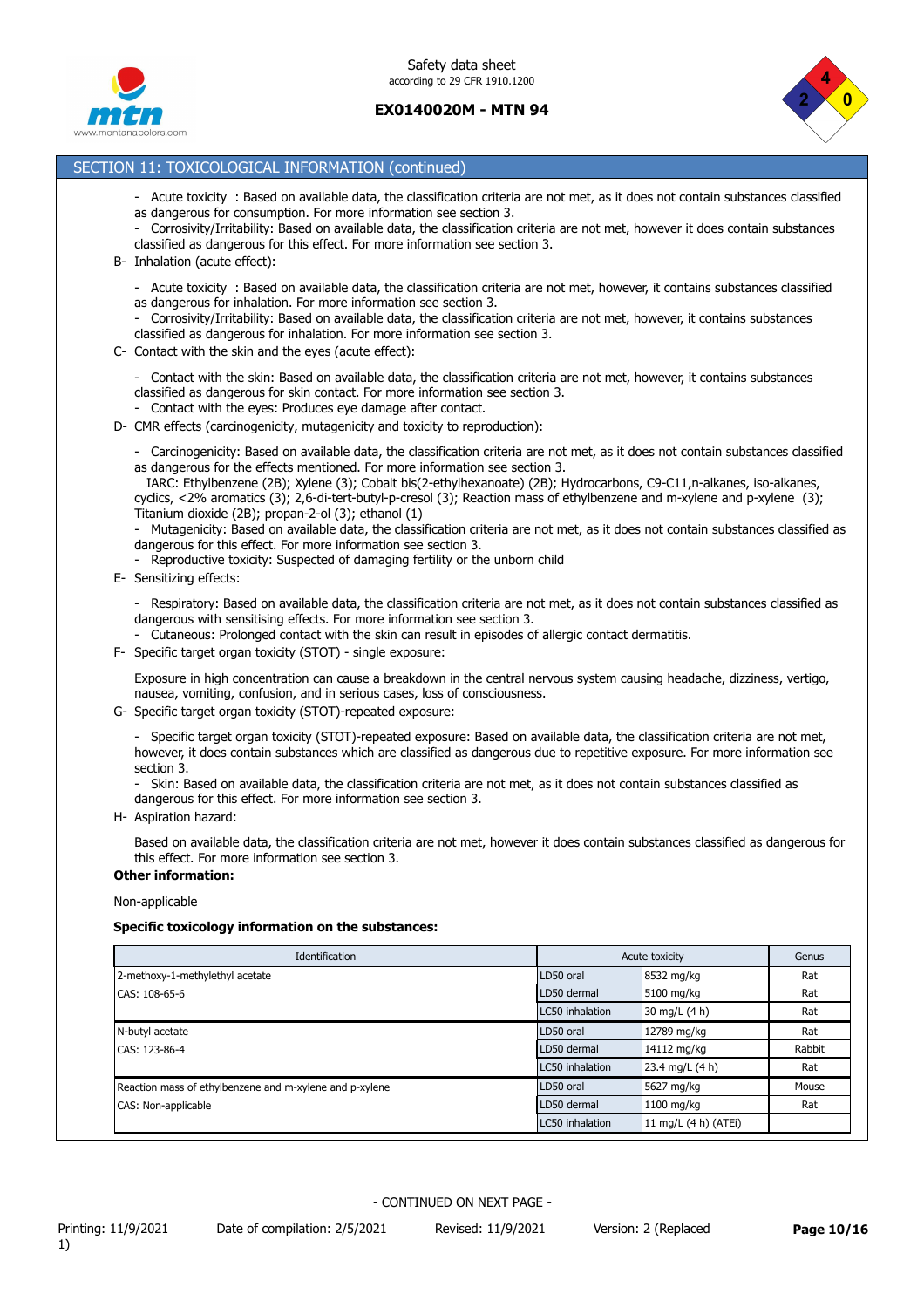



## SECTION 11: TOXICOLOGICAL INFORMATION (continued)

| Identification                                                                                                                                                   |                 | Acute toxicity   | Genus  |
|------------------------------------------------------------------------------------------------------------------------------------------------------------------|-----------------|------------------|--------|
| Ethyl acetate                                                                                                                                                    | LD50 oral       | 4100 mg/kg       | Rat    |
| CAS: 141-78-6                                                                                                                                                    | LD50 dermal     | 20000 mg/kg      | Rabbit |
|                                                                                                                                                                  | LC50 inhalation | $>20$ mg/L (4 h) |        |
| <b>Butane</b>                                                                                                                                                    | LD50 oral       | >5000 mg/kg      |        |
| CAS: 106-97-8                                                                                                                                                    | LD50 dermal     | >5000 mg/kg      |        |
|                                                                                                                                                                  | LC50 inhalation | 658 mg/L (4 h)   | Rat    |
| Propane                                                                                                                                                          | LD50 oral       | >5000 mg/kg      |        |
| CAS: 74-98-6                                                                                                                                                     | LD50 dermal     | >5000 mg/kg      |        |
|                                                                                                                                                                  | LC50 inhalation | $>5$ mg/L (4 h)  |        |
| Isobutane                                                                                                                                                        | LD50 oral       | >5000 mg/kg      |        |
| CAS: 75-28-5                                                                                                                                                     | LD50 dermal     | >5000 mg/kg      |        |
|                                                                                                                                                                  | LC50 inhalation | $>5$ mg/L (4 h)  |        |
| Reaction mass of: N,N-Ethane-1,2-diylbis(decanamide)/12-Hydroxy-N-[2-[1-oxydecyl)<br>amino]ethyl]octadecanamide/N,N-Ethane-1,2-diylbis(12-hydroxyoctadecanamide) | LD50 oral       | 5100 mg/kg       | Rat    |
| CAS: Non-applicable                                                                                                                                              | LD50 dermal     | >5000 mg/kg      |        |
|                                                                                                                                                                  | LC50 inhalation | $>5$ mg/L        |        |
| 2-ethylhexanoic acid, zirconium salt                                                                                                                             | LD50 oral       | 2043 mg/kg       | Rat    |
| CAS: 22464-99-9                                                                                                                                                  | LD50 dermal     | >5000 mg/kg      |        |
|                                                                                                                                                                  | LC50 inhalation | $>5$ mg/L        |        |

# SECTION 12: ECOLOGICAL INFORMATION

The experimental information related to the eco-toxicological properties of the product itself is not available

## **12.1 Ecotoxicity (aquatic and terrestrial, where available):**

## **Acute toxicity:**

| Identification                  | Concentration |                  | <b>Species</b>          | Genus       |
|---------------------------------|---------------|------------------|-------------------------|-------------|
| N-butyl acetate                 | <b>LC50</b>   | Non-applicable   |                         |             |
| CAS: 123-86-4                   | <b>EC50</b>   | Non-applicable   |                         |             |
|                                 | <b>EC50</b>   | 675 mg/L (72 h)  | Scenedesmus subspicatus | Algae       |
| Ethyl acetate                   | <b>LC50</b>   | 230 mg/L (96 h)  | Pimephales promelas     | <b>Fish</b> |
| CAS: 141-78-6                   | <b>EC50</b>   | 717 mg/L (48 h)  | Daphnia magna           | Crustacean  |
|                                 | <b>EC50</b>   | 3300 mg/L (48 h) | Scenedesmus subspicatus | Algae       |
| 2-methoxy-1-methylethyl acetate | <b>LC50</b>   | 161 mg/L (96 h)  | Pimephales promelas     | <b>Fish</b> |
| CAS: 108-65-6                   | <b>EC50</b>   | 481 mg/L (48 h)  | Daphnia sp.             | Crustacean  |
|                                 | <b>EC50</b>   | Non-applicable   |                         |             |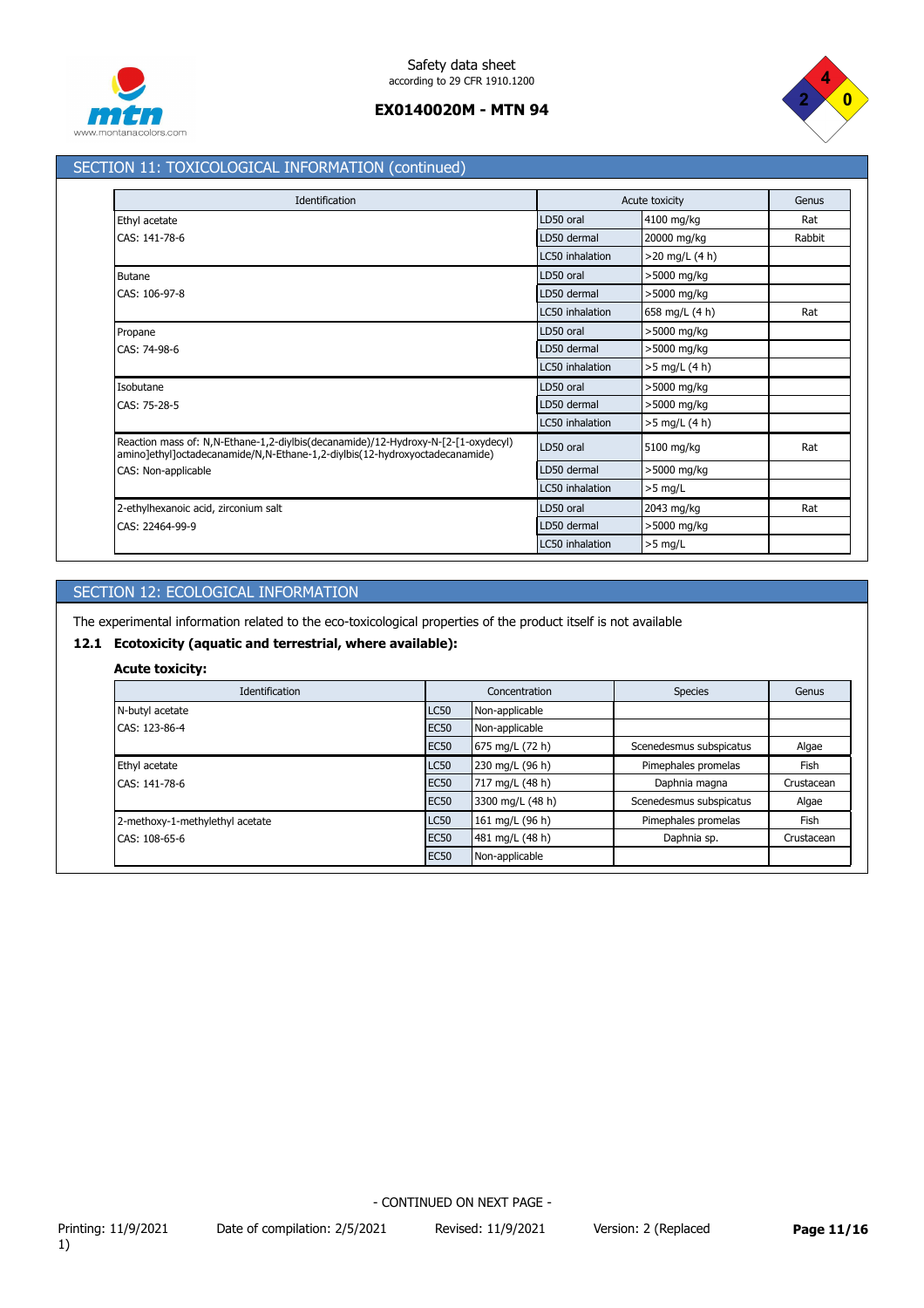



## SECTION 12: ECOLOGICAL INFORMATION (continued)

| Identification                       | Concentration |                           | <b>Species</b> | Genus |
|--------------------------------------|---------------|---------------------------|----------------|-------|
| 2-ethylhexanoic acid, zirconium salt | <b>LC50</b>   | $270 \text{ mg/L}$ (96 h) | N/A            | Fish  |
| CAS: 22464-99-9                      | <b>EC50</b>   | Non-applicable            |                |       |
|                                      | <b>EC50</b>   | Non-applicable            |                |       |

### **Chronic toxicity:**

| Identification                                          | Concentration |                   | <b>Species</b>      | Genus      |
|---------------------------------------------------------|---------------|-------------------|---------------------|------------|
| N-butyl acetate                                         | <b>NOEC</b>   | Non-applicable    |                     |            |
| CAS: 123-86-4                                           | <b>NOEC</b>   | 23.2 mg/L         | Daphnia magna       | Crustacean |
| Ethyl acetate                                           | <b>NOEC</b>   | 9.65 mg/L         | Pimephales promelas | Fish       |
| CAS: 141-78-6                                           | <b>NOEC</b>   | $2.4$ mg/L        | Daphnia magna       | Crustacean |
| Reaction mass of ethylbenzene and m-xylene and p-xylene | <b>NOEC</b>   | $1.3$ mg/L        | Oncorhynchus mykiss | Fish       |
| CAS: Non-applicable                                     | <b>NOEC</b>   | $1.17$ mg/L       | Ceriodaphnia dubia  | Crustacean |
| 2-methoxy-1-methylethyl acetate                         | <b>NOEC</b>   | 47.5 mg/L         | Oryzias latipes     | Fish       |
| CAS: 108-65-6                                           | <b>NOEC</b>   | $100$ mg/L        | Daphnia magna       | Crustacean |
| 2-ethylhexanoic acid, zirconium salt                    | <b>NOEC</b>   | Non-applicable    |                     |            |
| CAS: 22464-99-9                                         | <b>NOEC</b>   | $25 \text{ mg/L}$ | Daphnia magna       | Crustacean |

# **12.2 Persistence and degradability:**

| <b>Identification</b>                |                  | Degradability  | Biodegradability |                   |
|--------------------------------------|------------------|----------------|------------------|-------------------|
| N-butyl acetate                      | BOD <sub>5</sub> | Non-applicable | Concentration    | Non-applicable    |
| CAS: 123-86-4                        | COD              | Non-applicable | Period           | 5 days            |
|                                      | BOD5/COD         | Non-applicable | % Biodegradable  | 84 %              |
| Ethyl acetate                        | BOD <sub>5</sub> | 1.36 g O2/g    | Concentration    | $100$ mg/L        |
| CAS: 141-78-6                        | <b>COD</b>       | 1.69 g O2/g    | Period           | 14 days           |
|                                      | BOD5/COD         | 0.8            | % Biodegradable  | 83 %              |
| 2-methoxy-1-methylethyl acetate      | BOD <sub>5</sub> | Non-applicable | Concentration    | 785 mg/L          |
| CAS: 108-65-6                        | <b>COD</b>       | Non-applicable | Period           | 8 days            |
|                                      | BOD5/COD         | Non-applicable | % Biodegradable  | 100 %             |
| 2-ethylhexanoic acid, zirconium salt | BOD <sub>5</sub> | Non-applicable | Concentration    | $20 \text{ mg/L}$ |
| CAS: 22464-99-9                      | <b>COD</b>       | Non-applicable | Period           | 28 days           |
|                                      | BOD5/COD         | Non-applicable | % Biodegradable  | 99 %              |

## **12.3 Bioaccumulative potential:**

| Identification<br>Bioaccumulation potential |            |      |
|---------------------------------------------|------------|------|
| N-butyl acetate                             | <b>BCF</b> |      |
| CAS: 123-86-4                               | Pow Log    | 1.78 |
|                                             | Potential  | Low  |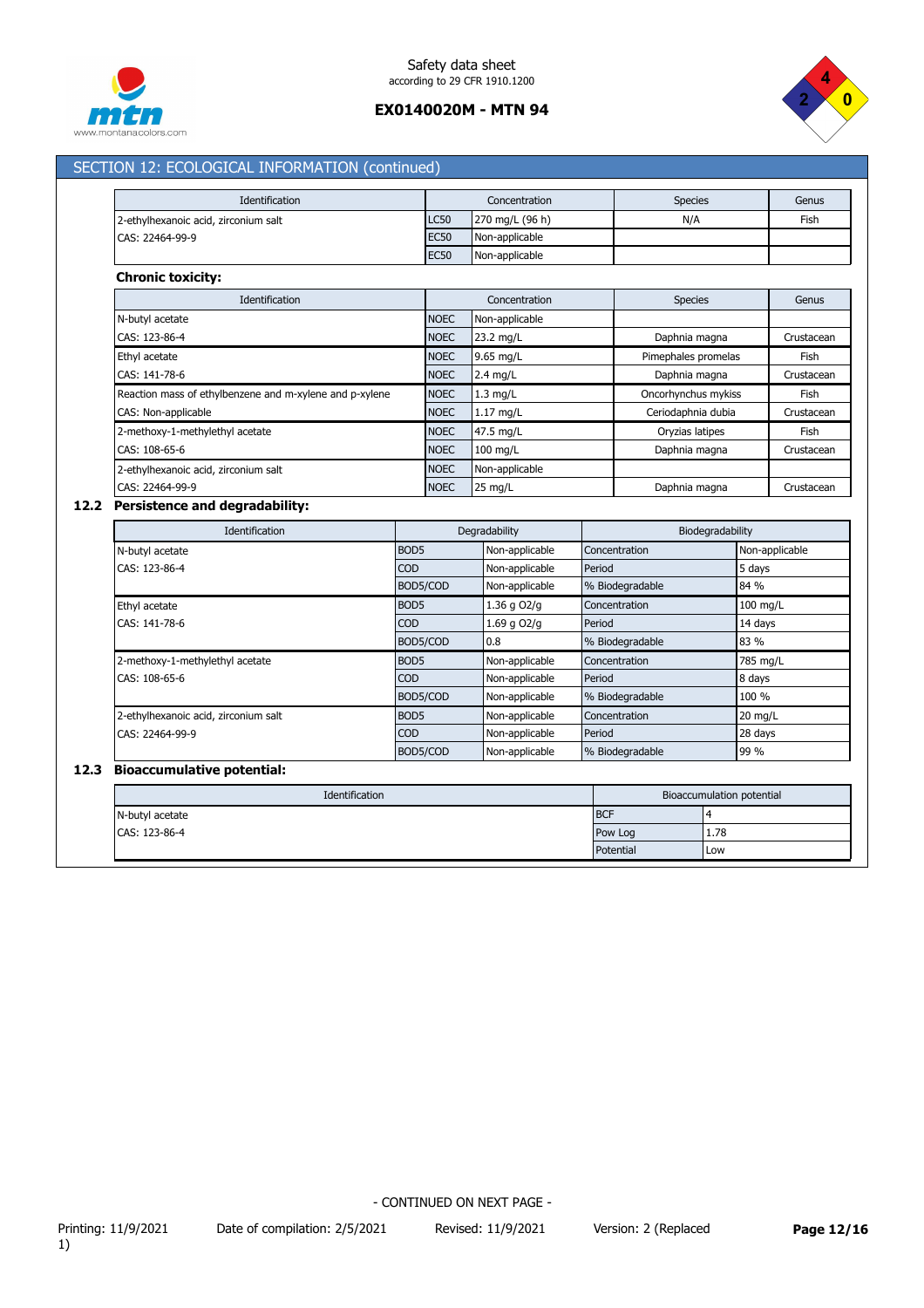



# SECTION 12: ECOLOGICAL INFORMATION (continued)

| Identification                                          |            | Bioaccumulation potential |  |
|---------------------------------------------------------|------------|---------------------------|--|
| Ethyl acetate                                           | <b>BCF</b> | 30                        |  |
| CAS: 141-78-6                                           | Pow Log    | 0.73                      |  |
|                                                         | Potential  | Moderate                  |  |
| Butane                                                  | <b>BCF</b> | 33                        |  |
| CAS: 106-97-8                                           | Pow Log    | 2.89                      |  |
|                                                         | Potential  | Moderate                  |  |
| Propane                                                 | <b>BCF</b> | 13                        |  |
| CAS: 74-98-6                                            | Pow Log    | 2.86                      |  |
|                                                         | Potential  | Low                       |  |
| Isobutane                                               | <b>BCF</b> | 27                        |  |
| CAS: 75-28-5                                            | Pow Log    | 2.76                      |  |
|                                                         | Potential  | Low                       |  |
| Reaction mass of ethylbenzene and m-xylene and p-xylene | <b>BCF</b> | $\overline{9}$            |  |
| CAS: Non-applicable                                     | Pow Log    | 2.77                      |  |
|                                                         | Potential  | Low                       |  |
| 2-methoxy-1-methylethyl acetate                         | <b>BCF</b> | $\mathbf{1}$              |  |
| CAS: 108-65-6                                           | Pow Log    | 0.43                      |  |
|                                                         | Potential  | Low                       |  |
| 2-ethylhexanoic acid, zirconium salt                    | <b>BCF</b> |                           |  |
| CAS: 22464-99-9                                         | Pow Log    | 2.96                      |  |
|                                                         | Potential  |                           |  |

## **12.4 Mobility in soil:**

| <b>Identification</b>   |                 | Absorption/desorption | Volatility   |                                 |
|-------------------------|-----------------|-----------------------|--------------|---------------------------------|
| N-butyl acetate         | Koc             | Non-applicable        | Henry        | Non-applicable                  |
| CAS: 123-86-4           | Conclusion      | Non-applicable        | Dry soil     | Non-applicable                  |
|                         | Surface tension | 2.478E-2 N/m (77 °F)  | Moist soil   | Non-applicable                  |
| Ethyl acetate           | Koc             | 59                    | Henry        | 13.58 Pa·m <sup>3</sup> /mol    |
| CAS: 141-78-6           | Conclusion      | Very High             | Dry soil     | Yes                             |
|                         | Surface tension | 2.324E-2 N/m (77 °F)  | Moist soil   | Yes                             |
| <b>Butane</b>           | Koc             | 900                   | <b>Henry</b> | 96258.75 Pa·m <sup>3</sup> /mol |
| CAS: 106-97-8           | Conclusion      | Low                   | Dry soil     | Yes                             |
|                         | Surface tension | 1.187E-2 N/m (77 °F)  | Moist soil   | Yes                             |
| Propane<br>CAS: 74-98-6 | <b>Koc</b>      | 460                   | Henry        | 71636.78 Pa·m <sup>3</sup> /mol |
|                         | Conclusion      | Moderate              | Dry soil     | Yes                             |
|                         | Surface tension | 7.02E-3 N/m (77 °F)   | Moist soil   | Yes                             |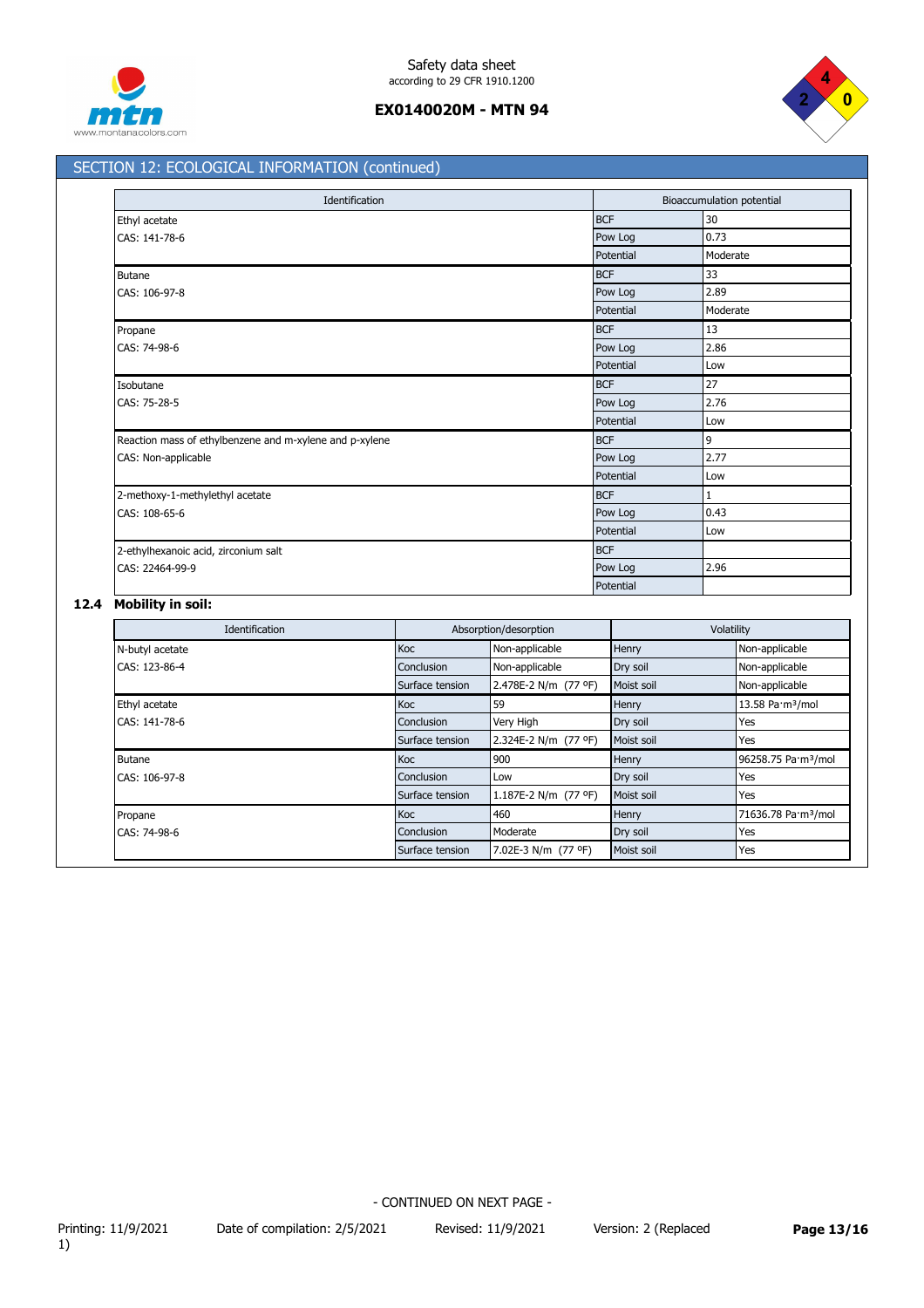



## SECTION 12: ECOLOGICAL INFORMATION (continued)

| Identification                       |                 | Absorption/desorption |            | Volatility                               |  |
|--------------------------------------|-----------------|-----------------------|------------|------------------------------------------|--|
| Isobutane                            | Koc             | 35                    | Henry      | 120576.75 Pa·m <sup>3</sup> /mol         |  |
| CAS: 75-28-5                         | Conclusion      | Very High             | Drv soil   | Yes                                      |  |
|                                      | Surface tension | 9.84E-3 N/m (77 °F)   | Moist soil | <b>Yes</b>                               |  |
| 2-ethylhexanoic acid, zirconium salt | Koc             | Non-applicable        | Henry      | $2.94E-1$ Pa $\cdot$ m <sup>3</sup> /mol |  |
| CAS: 22464-99-9                      | Conclusion      | Non-applicable        | Drv soil   | Yes                                      |  |
|                                      | Surface tension | Non-applicable        | Moist soil | Yes                                      |  |

### **12.5 Results of PBT and vPvB assessment:**

Non-applicable

#### **12.6 Other adverse effects:**

Not described

### SECTION 13: DISPOSAL CONSIDERATIONS

#### **13.1 Disposal methods:**

### **Waste management (disposal and evaluation):**

Consult the authorized waste service manager on the assessment and disposal operations. In case the container has been in direct contact with the product, it will be processed the same way as the actual product. Otherwise, it will be processed as nondangerous residue. We do not recommended disposal down the drain. See epigraph 6.2.

#### **Regulations related to waste management:**

Legislation related to waste management:

40 CFR Part 261- IDENTIFICATION AND LISTING OF HAZARDOUS WASTE

### SECTION 14: TRANSPORT INFORMATION

### **Transport of dangerous goods by land:**

With regard to 49 CFR on the Transport of Dangerous Goods:

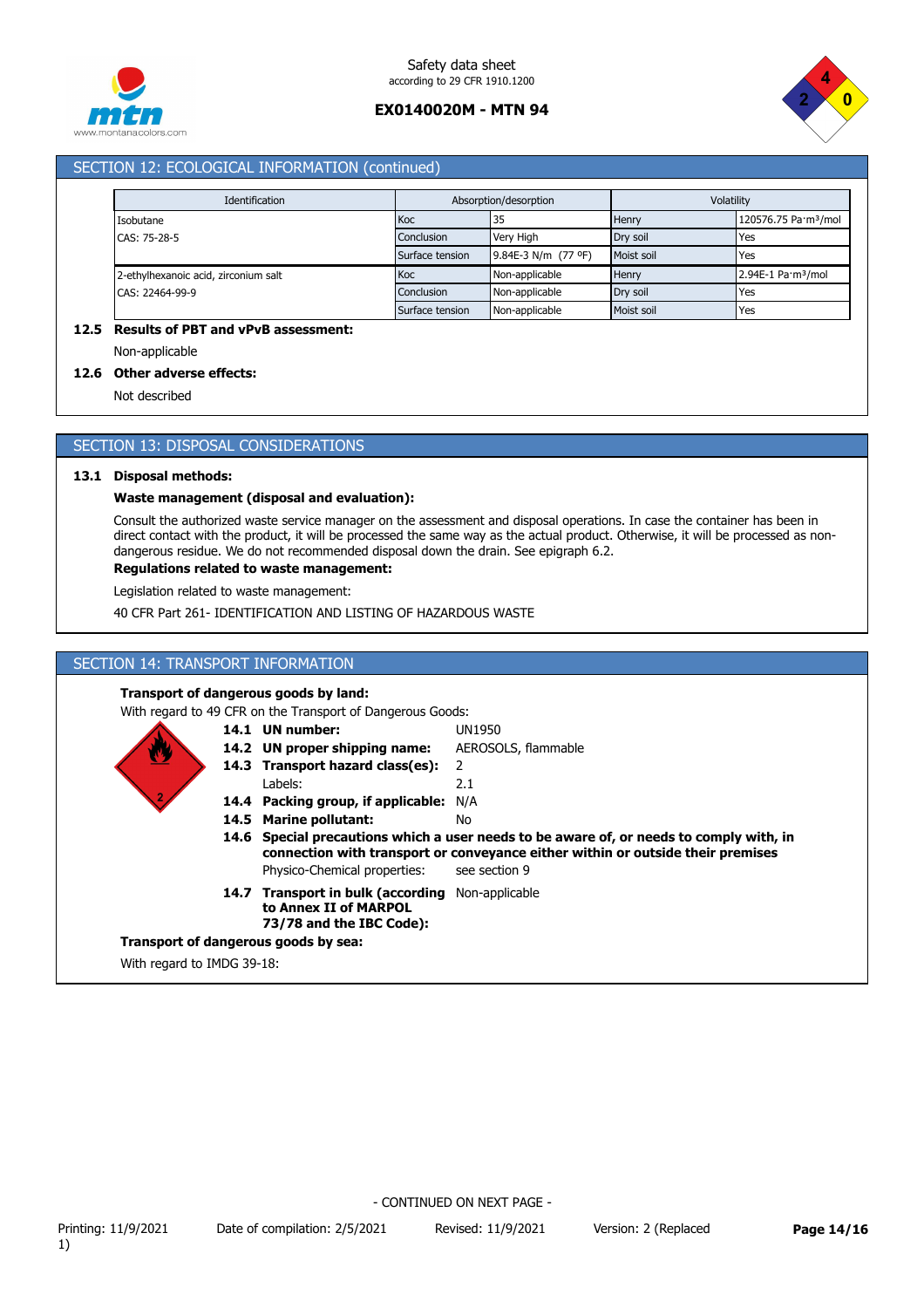



| SECTION 14: TRANSPORT INFORMATION (continued)                                                                                                                                                                                    |                                                                                                                  |                                                                                 |                                                                                         |  |
|----------------------------------------------------------------------------------------------------------------------------------------------------------------------------------------------------------------------------------|------------------------------------------------------------------------------------------------------------------|---------------------------------------------------------------------------------|-----------------------------------------------------------------------------------------|--|
|                                                                                                                                                                                                                                  | 14.1 UN number:                                                                                                  |                                                                                 | <b>UN1950</b>                                                                           |  |
|                                                                                                                                                                                                                                  | 14.2 UN proper shipping name:                                                                                    |                                                                                 | AEROSOLS, flammable                                                                     |  |
|                                                                                                                                                                                                                                  | 14.3 Transport hazard class(es):                                                                                 |                                                                                 | 2                                                                                       |  |
|                                                                                                                                                                                                                                  | Labels:                                                                                                          |                                                                                 | 2.1                                                                                     |  |
|                                                                                                                                                                                                                                  | 14.4 Packing group, if applicable: N/A                                                                           |                                                                                 |                                                                                         |  |
|                                                                                                                                                                                                                                  | 14.5 Marine pollutant:                                                                                           |                                                                                 | No                                                                                      |  |
|                                                                                                                                                                                                                                  |                                                                                                                  |                                                                                 | 14.6 Special precautions which a user needs to be aware of, or needs to comply with, in |  |
|                                                                                                                                                                                                                                  |                                                                                                                  | connection with transport or conveyance either within or outside their premises |                                                                                         |  |
|                                                                                                                                                                                                                                  | Special regulations:                                                                                             |                                                                                 | 63, 959, 190, 277, 327, 344                                                             |  |
|                                                                                                                                                                                                                                  | EmS Codes:                                                                                                       |                                                                                 | $F-D, S-U$                                                                              |  |
|                                                                                                                                                                                                                                  | Physico-Chemical properties:                                                                                     |                                                                                 | see section 9                                                                           |  |
|                                                                                                                                                                                                                                  | Limited quantities:                                                                                              |                                                                                 | 1 <sub>L</sub>                                                                          |  |
|                                                                                                                                                                                                                                  | Segregation group:                                                                                               |                                                                                 | Non-applicable                                                                          |  |
|                                                                                                                                                                                                                                  | <b>14.7 Transport in bulk (according</b> Non-applicable                                                          |                                                                                 |                                                                                         |  |
|                                                                                                                                                                                                                                  | to Annex II of MARPOL<br>73/78 and the IBC Code):                                                                |                                                                                 |                                                                                         |  |
| Transport of dangerous goods by air:                                                                                                                                                                                             |                                                                                                                  |                                                                                 |                                                                                         |  |
| With regard to IATA/ICAO 2021:                                                                                                                                                                                                   |                                                                                                                  |                                                                                 |                                                                                         |  |
|                                                                                                                                                                                                                                  | 14.1 UN number:                                                                                                  |                                                                                 | UN1950                                                                                  |  |
|                                                                                                                                                                                                                                  | 14.2 UN proper shipping name:                                                                                    |                                                                                 | AEROSOLS, flammable                                                                     |  |
|                                                                                                                                                                                                                                  | 14.3 Transport hazard class(es):                                                                                 |                                                                                 | 2                                                                                       |  |
|                                                                                                                                                                                                                                  | Labels:                                                                                                          |                                                                                 | 2.1                                                                                     |  |
|                                                                                                                                                                                                                                  | 14.4 Packing group, if applicable: N/A                                                                           |                                                                                 |                                                                                         |  |
|                                                                                                                                                                                                                                  | 14.5 Marine pollutant:                                                                                           |                                                                                 | No                                                                                      |  |
|                                                                                                                                                                                                                                  |                                                                                                                  |                                                                                 | 14.6 Special precautions which a user needs to be aware of, or needs to comply with, in |  |
|                                                                                                                                                                                                                                  |                                                                                                                  |                                                                                 | connection with transport or conveyance either within or outside their premises         |  |
|                                                                                                                                                                                                                                  | Physico-Chemical properties:                                                                                     |                                                                                 | see section 9                                                                           |  |
|                                                                                                                                                                                                                                  | 14.7 Transport in bulk (according Non-applicable                                                                 |                                                                                 |                                                                                         |  |
|                                                                                                                                                                                                                                  | to Annex II of MARPOL<br>73/78 and the IBC Code):                                                                |                                                                                 |                                                                                         |  |
|                                                                                                                                                                                                                                  |                                                                                                                  |                                                                                 |                                                                                         |  |
| SECTION 15: REGULATORY INFORMATION                                                                                                                                                                                               |                                                                                                                  |                                                                                 |                                                                                         |  |
|                                                                                                                                                                                                                                  |                                                                                                                  |                                                                                 |                                                                                         |  |
|                                                                                                                                                                                                                                  |                                                                                                                  |                                                                                 | 15.1 Safety, health and environmental regulations specific for the product in question: |  |
| Toxic chemical release reporting under EPCRA section 313 (40 CFR Part 372): Non-applicable                                                                                                                                       |                                                                                                                  |                                                                                 |                                                                                         |  |
| California Proposition 65 (the Safe Drinking Water and Toxic Enforcement Act of 1986): Non-applicable<br>The Toxic Substances Control Act (TSCA) : N-butyl acetate ; Ethyl acetate ; Butane ; Propane ; Isobutane ; 2-methoxy-1- |                                                                                                                  |                                                                                 |                                                                                         |  |
| methylethyl acetate; 2-ethylhexanoic acid, zirconium salt                                                                                                                                                                        |                                                                                                                  |                                                                                 |                                                                                         |  |
|                                                                                                                                                                                                                                  | Massachusetts RTK - Substance List: N-butyl acetate; Ethyl acetate; Butane; Propane; Isobutane; Reaction mass of |                                                                                 |                                                                                         |  |
| ethylbenzene and m-xylene and p-xylene                                                                                                                                                                                           |                                                                                                                  |                                                                                 |                                                                                         |  |
| New Jersey Worker and Community Right-to-Know Act: N-butyl acetate ; Ethyl acetate ; Butane ; Propane ; Isobutane ; Reaction                                                                                                     |                                                                                                                  |                                                                                 |                                                                                         |  |

mass of ethylbenzene and m-xylene and p-xylene

New York RTK - Substance list: N-butyl acetate ; Ethyl acetate ; Butane ; Propane ; Isobutane ; Reaction mass of ethylbenzene and m-xylene and p-xylene

Pennsylvania Worker and Community Right-to-Know Law: N-butyl acetate ; Ethyl acetate ; Butane ; Propane ; Isobutane CANADA-Domestic Substances List (DSL): N-butyl acetate ; Ethyl acetate ; Butane ; Propane ; Isobutane ; 2-methoxy-1 methylethyl acetate ; 2-ethylhexanoic acid, zirconium salt

CANADA-Non-Domestic Substances List (NDSL): Non-applicable

NTP (National Toxicology Program): Non-applicable

Minnesota - Hazardous substances ERTK: N-butyl acetate ; Ethyl acetate ; Butane ; Propane ; Isobutane ; Reaction mass of ethylbenzene and m-xylene and p-xylene ; 2-ethylhexanoic acid, zirconium salt

Rhode Island - Hazardous substances RTK: N-butyl acetate ; Ethyl acetate ; Butane ; Propane ; Reaction mass of ethylbenzene and m-xylene and p-xylene ; 2-ethylhexanoic acid, zirconium salt

OSHA Specifically Regulated Substances (29 CFR 1910.1001-1096): Non-applicable

Hazardous Air Pollutants (Clean Air Act): Non-applicable

Comprehensive Environmental Response, Compensation, and Liability Act (CERCLA) - Reportable Quantities: N-butyl acetate (5000 pounds) ; Ethyl acetate (5000 pounds)